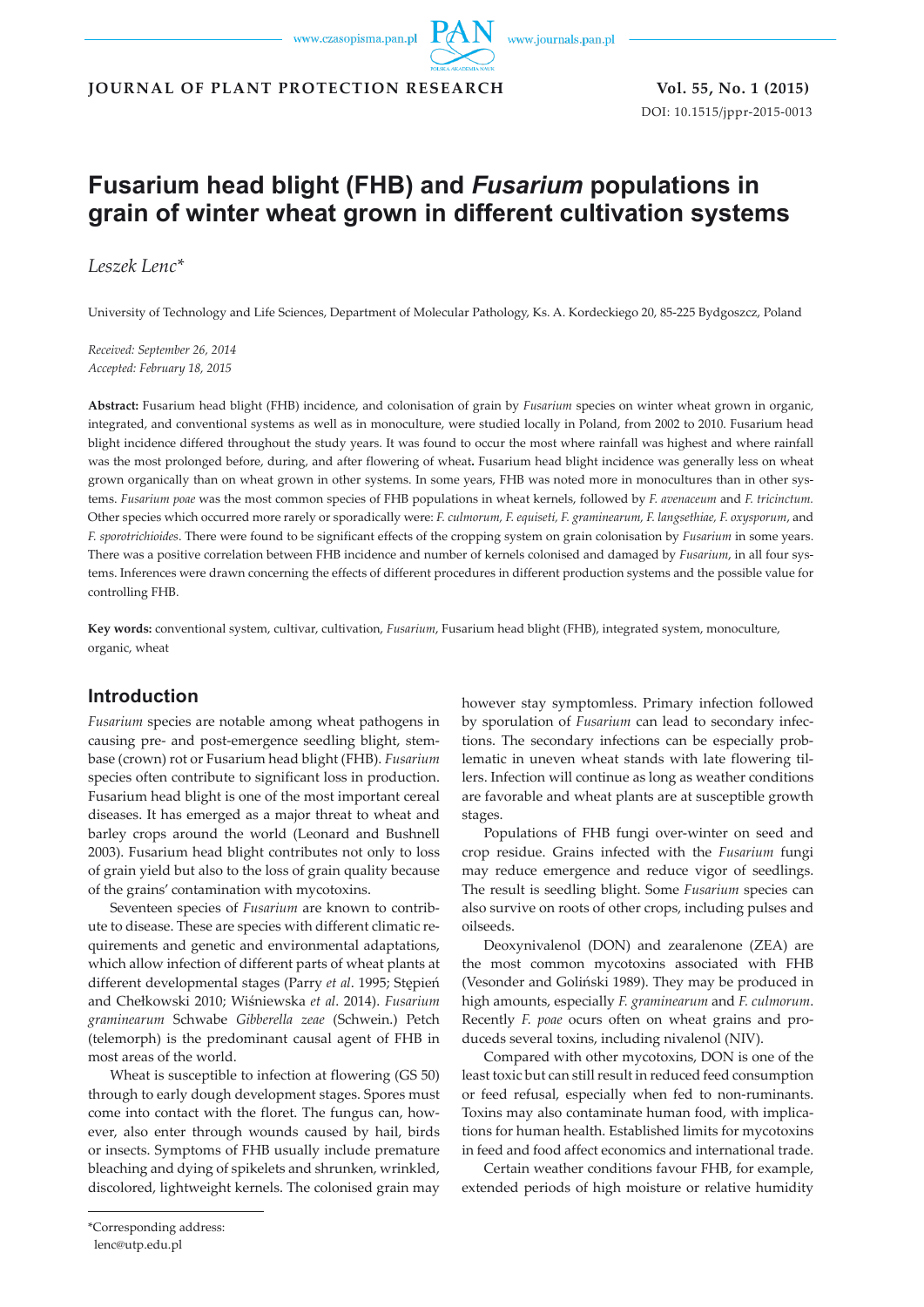**PAN** 

(> 90%), frequent rainfall, moderately high temperatures (between 15 and 30°C), and occurrence of air currents. When these conditions are present before, during, and after flowering for at least 2–3 days, there may be a tendency towards inoculum production, dispersal and transport of spores, infection of florets and colonisation of developing grains (e.g. Lacey *et al*. 1999). During prolonged periods of high humidity and moisture, infection may occur at lower temperatures. The prevalence of disease also depends on the agronomic practices, effectiveness of fungicides used, and host resistance (Bottalico and Perrone 2002; Goliński *et al*. 2002; Lenc *et al*. 2009; Sadowski *et al*. 2010).

In Poland, FHB has been observed each year on approximately 70% of the wheat fields. But the disease incidence in some years has been low (< 1% of heads colonised; Wakuliński *et al*. 1991).

Intensification of agricultural production has been strongly driven by increased use of fertilisers, irrigation water, agricultural machinery, pesticides, and land. Such intensification raises public concern about sustainability in agricultural systems, the quality of human health, and the state of the environment. There is a need to develop technologies and practices that do not have adverse effects on the environment, are accessible to and effective for farmers, and lead to improvements in food production. These should encourage farmers to change from conventional farming to alternative production methods, including organic farming.

The objective of the study was to assess: (1) the local incidence of FHB in winter wheat grown in four different production systems: organic, integrated and conventional, and monoculture; (2) the extent of colonisation of wheat kernels by *Fusarium* species; (3) the populations of FHB *Fusarium* fungi in colonised kernels; (4) and the effects of the production system, weather conditions, and wheat cultivar on FHB incidence. Any resulting information on the effects of crop management practices (type of preceding crop, cover crop, tillage, fungicides) applied in different systems of wheat production, is expected to contribute to identifying optimal planting strategies for limiting disease. The studies were carried out for nine years (2002–2010) to assess the effects of weather conditions on FHB incidence and severity.

# **Materials and Methods**

#### **Site description**

Six winter wheat (*Triticum aestivum* L.) cultivars were grown in experimental fields at the Institute of Soil Science and Plant Cultivation, the State Research Institute, in Osiny, Poland (51°52'02'' N, 22°05'25'' E). Cultivars Elena and Juma were sown for harvest in 2002. Cultivars Sukces and Zyta were sown for harvest from 2003 to 2007, and cvs. Legenda and Rywalka from 2008 to 2010. The soil was uniformly sandy loam. The soil characteristics are given in table 1.

A thirteen-ha field was divided into blocks of 5, 4, 3, and 1 ha, under organic, integrated and conventional systems, and monoculture, respectively. Each block was sub-divided into 1-ha whole plots and each whole plot sub-divided into four replicate sub-plots (2,500 m2) for sampling. This non-randomised block design, also used in other studies (Lenc *et al*. 2012), was necessitated by practical constraints. The number of whole plots was determined by the number of crops in the rotation sequence.

In the organic system, the crop sequence was: potato, spring barley or spring wheat, white clover + forage grasses, clover + forage grasses, winter wheat. No fertilisation and no fungicides were used. In the integrated system, which included an extended rotation, natural and artificial fertilisation, and fungicides, the crop sequence was: potato, spring barley or spring wheat, faba bean, winter wheat. In the conventional system, which had limited rotation, artificial fertilisers and fungicides, the crop sequence was: spring barley or spring wheat, oilseed rape, winter wheat. In monoculture only, winter wheat was grown each year from 2002 to 2010. Phased-in crop sequences ensured that one whole plot of winter wheat in each system was available for sampling in the harvest year period of 2002–2010. Details of crop management procedures are shown in table 2. The winter wheat seed was sown one week after autumn ploughing**.**

In the 2002–2010 time period, the average temperatures in June were 16.4–19.1°C and in July 18.5–22.5°C, with the highest in 2007 (June) and 2006 (July) (Table 3). Monthly rainfall in June was 19.2–95.8 mm and in July was 20.7–106.5 mm. The wettest June was in 2009, and the wettest July in 2005. The number of days with rainfall ranged from 5 to 19 in June, and from 3 to 17 in July.

In June 2005 (low temperature and rainfall), June–July 2006 (low rainfall), and June 2008 (low rainfall in June) the weather conditions were generally unfavourable for FHB development. In June–July 2002, 2003, 2004, 2007, and 2009 the weather conditions were more favourable.

#### **Collection of samples and disease assessment**

Each year (2002–2010), 400 heads (4  $\times$  100) of wheat from each cultivation system were collected at the late milk to the early dough development stage (GS 77-83; Zadoks *et al*. 1974) from randomly chosen plants taken across a diagonal transect in each of the four replicate sub-plots. Fusarium head blight incidence in wheat heads and disease severity were evaluated visually. The assessment was made on 400 heads. Fusarium head blight incidence was determined as the proportion (%) of heads with symptoms. Symptoms on individual heads were assessed using this scale:  $0 - no$  symptoms;  $1 - 5\%$  of the head's surface with symptoms;  $2 - 6 - 10\%$  with symptoms; 3 – 11–30% with symptoms; 4 – 31–50% with symptoms; 5 – more than 50% with symptoms. Disease severity (*DS*) was evaluated using the Townsend- Heuberger's formula (Townsend and Heuberger 1943):

$$
DS(\%) = \frac{\sum (nv)}{NV} \times 100
$$

where:  $n -$  degree of infection on the 0–5 scale,  $v -$  number of heads per category, *V* – total number of heads assessed, *N* – highest degree of infection.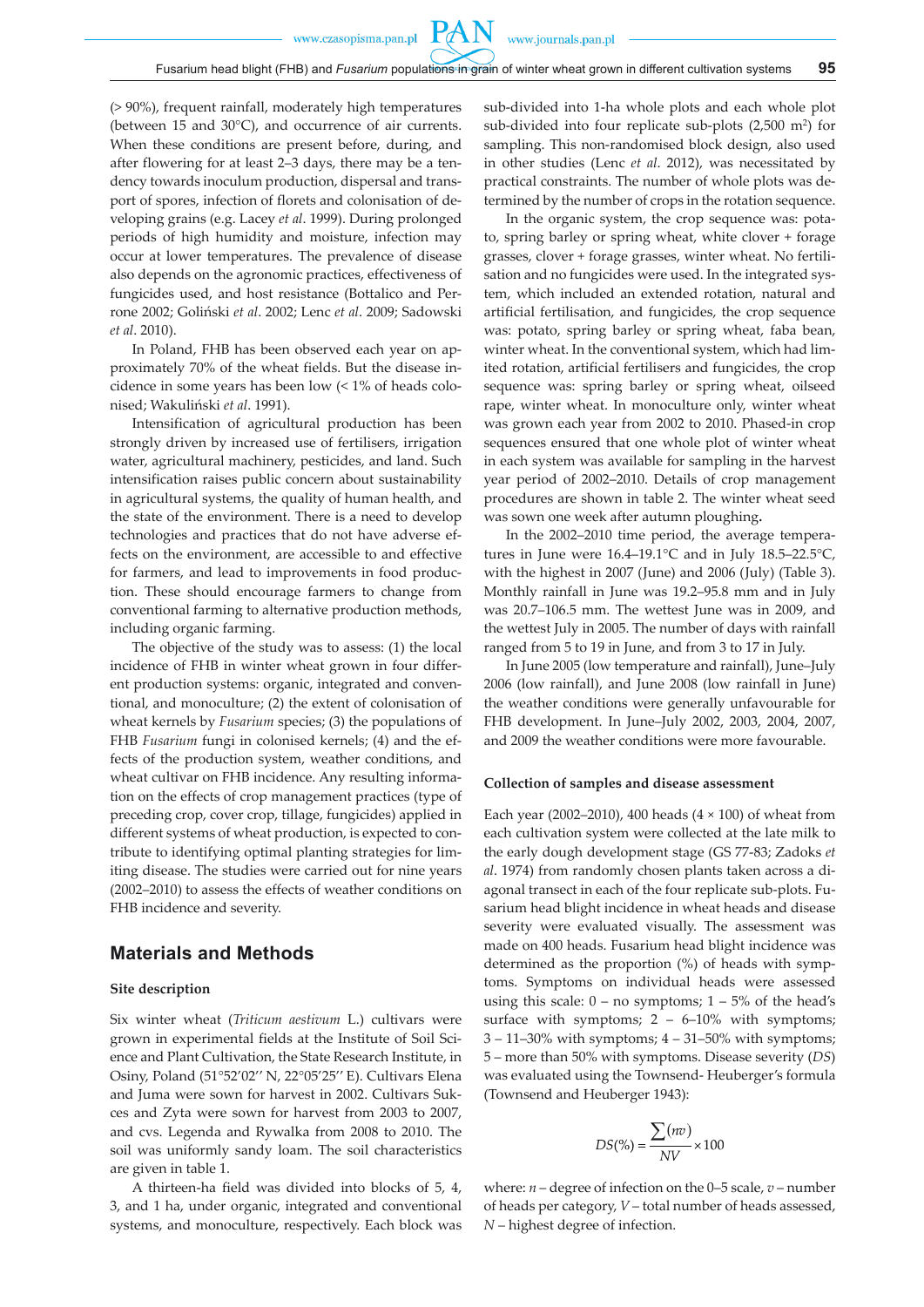

# **Table 1.** Characteristics of soils at Osiny in 2002–2010

| Soil characteristics                                                                        |        | 2002                | 2003           | 2004  | 2005  | 2006  | 2007  | 2008  | 2009  | 2010  |
|---------------------------------------------------------------------------------------------|--------|---------------------|----------------|-------|-------|-------|-------|-------|-------|-------|
|                                                                                             |        |                     | Organic system |       |       |       |       |       |       |       |
| pH in H <sub>2</sub> O                                                                      |        | 6.40                | 6.78           | 6.41  | 6.88  | 6.72  | 6.68  | 6.41  | 6.51  | 6.68  |
| Humus content [%]                                                                           |        | 1.54                | 1.38           | 1.54  | 1.55  | 1.46  | 1.64  | 1.40  | 1.62  | 1.63  |
| Extractable soil nitrogen $NO3$ +                                                           | spring | 71                  | 123            | 52    | 63    | 99    | 50    | 170   | 103   | 90    |
| + $NH_4$ [kg N $\cdot$ ha <sup>-1</sup> ] <sup>a</sup>                                      | autumn |                     |                | 78    | 67    | 89    | 64    | 132   | 90    | 51    |
| Extractable soil phosphorus $[mg \cdot kg^{-1}]^b$                                          |        | 8.17                | 10.73          | 6.98  | 8.47  | 7.83  | 7.17  | 11.48 | 8.33  | 10.53 |
| Extractable soil potassium $[mg \cdot kg^{-1}]^b$                                           | 5.81   | 7.12                | 4.68           | 5.06  | 4.38  | 5.26  | 8.16  | 4.30  | 6.27  |       |
| Extractable soil magnesium $[mg \cdot kg^{-1}]^c$                                           |        | 9.23                | 7.66           | 6.71  | 7.64  | 8.16  | 11.17 | 8.63  | 7.43  | 10.63 |
| Integrated system                                                                           |        |                     |                |       |       |       |       |       |       |       |
| $pH$ in $H_2O$                                                                              |        | 6.48                | 6.56           | 6.56  | 6.66  | 6.63  | 6.35  | 6.26  | 6.77  | 6.32  |
| Humus content [%]                                                                           | 1.31   | 1.07                | 1.28           | 1.27  | 1.46  | 1.32  | 1.27  | 1.29  | 1.45  |       |
| spring<br>Extractable soil nitrogen $NO3$ +                                                 |        | 55                  | 79             | 61    | 56    | 83    | 48    | 79    | 61    | 56    |
| + NH <sub>4</sub> [kg N $\cdot$ ha <sup>-1</sup> ] <sup>a</sup>                             | autumn | 50                  | 196            | 77    | 94    | 77    | 74    | 124   | 125   | 43    |
| Extractable soil phosphorus $[mg \cdot kg^{-1}]^b$                                          |        | 9.97                | 15.25          | 11.25 | 13.07 | 13.90 | 15.73 | 11.07 | 17.60 | 12.90 |
| Extractable soil potassium $[mg \cdot kg^{-1}]^b$                                           | 11.47  | 9.29                | 9.02           | 12.56 | 12.48 | 11.20 | 9.90  | 11.20 | 12.13 |       |
| Extractable soil magnesium $[mg \cdot kg^{-1}]^c$                                           | 6.56   | 5.56                | 5.44           | 8.55  | 7.03  | 6.93  | 6.63  | 11.33 | 8.33  |       |
|                                                                                             |        | Conventional system |                |       |       |       |       |       |       |       |
| pH in H <sub>2</sub> O                                                                      |        | 6.87                | 6.98           | 6.17  | 6.90  | 6.90  | 5.91  | 7.02  | 7.05  | 6.80  |
| Humus content [%]                                                                           |        | 1.01                | 1.35           | 1.53  | 1.02  | 1.34  | 1.51  | 1.09  | 1.41  | 1.49  |
| Extractable soil nitrogen $NO3$ +<br>+ $NH_4$ [kg N $\cdot$ ha <sup>-1</sup> ] <sup>a</sup> | spring | 48                  | 111            | 88    | 48    | 174   | 42    | 90    | 61    | 73    |
|                                                                                             | autumn | 65                  | brak           | 108   | 71    | 136   | 149   | 102   | 104   | 67    |
| Extractable soil phosphorus $[mg \cdot kg^{-1}]^b$                                          |        | 21.3                | 19.45          | 10.48 | 16.80 | 19.36 | 11.17 | 21.60 | 21.50 | 13.27 |
| Extractable soil potassium $[mg \cdot kg^{-1}]^b$                                           |        | 10.74               | 13.29          | 13.99 | 11.12 | 11.88 | 16.07 | 13.30 | 15.80 | 16.90 |
| Extractable soil magnesium $[mg \cdot kg^{-1}]^c$                                           |        | 4.29                | 4.89           | 6.27  | 4.82  | 5.97  | 8.13  | 6.03  | 7.07  | 9.87  |
|                                                                                             |        |                     | Monoculture    |       |       |       |       |       |       |       |
| pH in H <sub>2</sub> O                                                                      |        | 5.94                | 5.82           | 5.85  | 6.22  | 6.02  | 6.09  | 6.22  | 6.25  | 6.25  |
| Humus content [%]                                                                           |        | 1.11                | 1.05           | 1.17  | 1.09  | 1.10  | 1.15  | 1.19  | 1.19  | 1.23  |
| Extractable soil nitrogen $NO3$ +                                                           | spring | 60                  | 137            | 220   | 96    | 130   | 45    | 125   | 58    | 56    |
| + $NH_4$ [kg N $\cdot$ ha <sup>-1</sup> ] <sup>a</sup>                                      | autumn | 153                 | 195            | 210   | 240   | 168   | 152   | 135   | 96    | 67    |
| Extractable soil phosphorus $[mg \cdot kg^{-1}]^b$                                          |        | 8.28                | 10.75          | 8.25  | 10.07 | 8.78  | 8.92  | 9.48  | 9.87  | 10.57 |
| Extractable soil potassium $[mg \cdot kg^{-1}]^b$                                           |        | 11.12               | 11.36          | 9.08  | 12.88 | 8.89  | 9.23  | 10.32 | 12.03 | 12.30 |
| Extractable soil magnesium $[mg \cdot kg^{-1}]^c$                                           |        | 7.20                | 7.53           | 6.39  | 7.79  | 7.20  | 8.33  | 9.54  | 9.37  | 10.93 |

a analysed with the Kjeldahl method

b analysed with the Egner-Riehm method

c analysed with the Schachtschabel method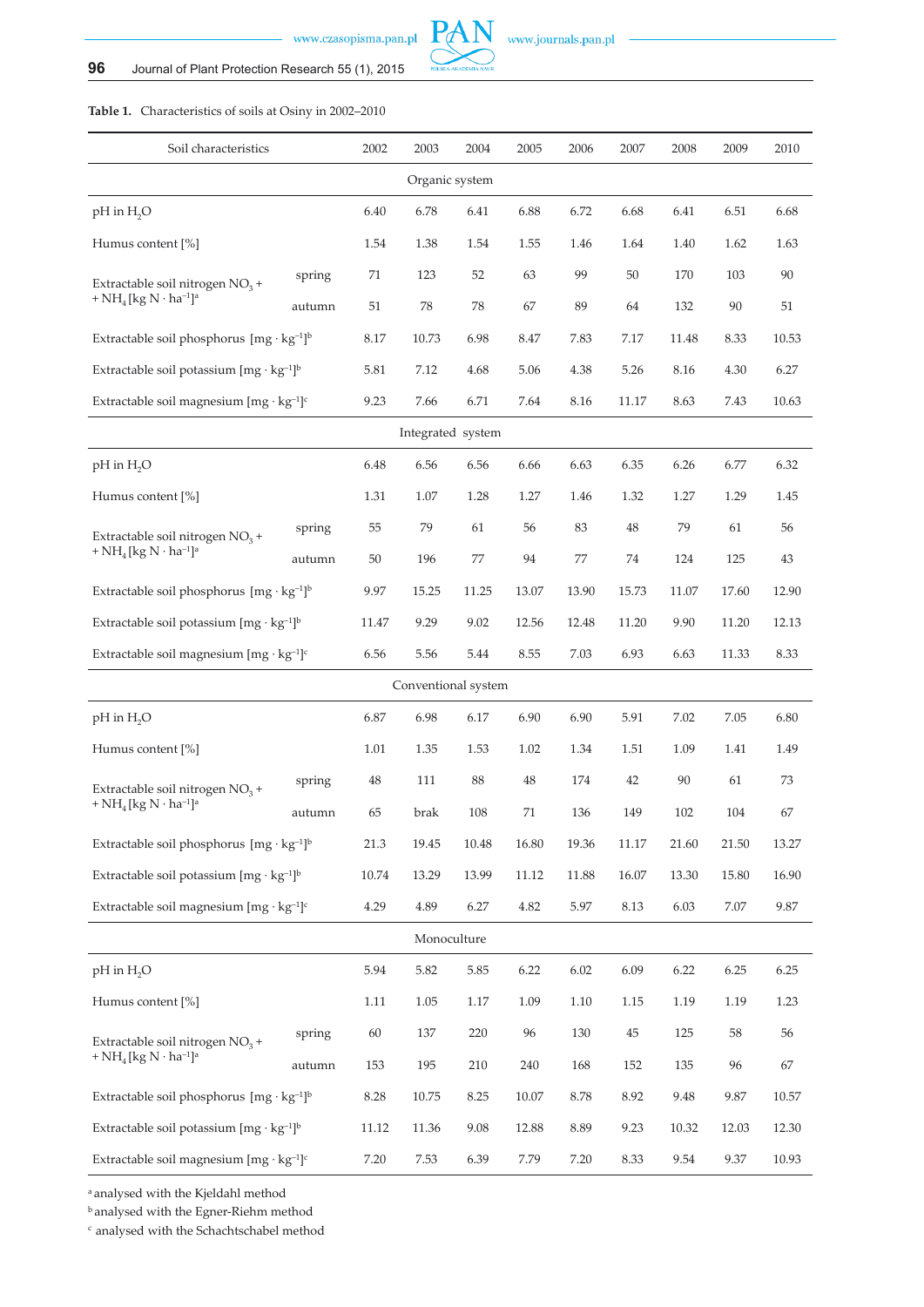|                     |                                                                                                                                                                  |                                                                                                                                                                                                                                                                                                                                                                                                                          |                                                                                                                                                                            | Fusarium head blight (FHB) and Fusarium populations in grain of winter wheat grown in different cultivation systems                                                                                                                                                                                                                                                                                                                                                                                                                                                                                                                                                                                                                                                                                                                                                                                                                                                                                                                                                                                                                                                                                                     |                                                                                                                                                                                                                                                                                                        | 97                                |
|---------------------|------------------------------------------------------------------------------------------------------------------------------------------------------------------|--------------------------------------------------------------------------------------------------------------------------------------------------------------------------------------------------------------------------------------------------------------------------------------------------------------------------------------------------------------------------------------------------------------------------|----------------------------------------------------------------------------------------------------------------------------------------------------------------------------|-------------------------------------------------------------------------------------------------------------------------------------------------------------------------------------------------------------------------------------------------------------------------------------------------------------------------------------------------------------------------------------------------------------------------------------------------------------------------------------------------------------------------------------------------------------------------------------------------------------------------------------------------------------------------------------------------------------------------------------------------------------------------------------------------------------------------------------------------------------------------------------------------------------------------------------------------------------------------------------------------------------------------------------------------------------------------------------------------------------------------------------------------------------------------------------------------------------------------|--------------------------------------------------------------------------------------------------------------------------------------------------------------------------------------------------------------------------------------------------------------------------------------------------------|-----------------------------------|
| Monoculture         | winter wheat                                                                                                                                                     |                                                                                                                                                                                                                                                                                                                                                                                                                          | autumn - post-harvest tillage (grubber), disc<br>harrowing, winter plough (24–26 cm deep)                                                                                  | $2002 - 219$ kg NH <sub>4</sub> $\cdot$ ha <sup>-1</sup> , 60 kg P <sub>2</sub> O <sub>5</sub> $\cdot$ ha <sup>-1</sup> +<br>72 $kg P_2O_5 \cdot ha^{-1}$ +<br>$2004 - 154$ kg NH <sub>4</sub> $\cdot$ ha <sup>-1</sup> , 72 kg P <sub>2</sub> O <sub>5</sub> $\cdot$ ha <sup>-1</sup> +<br>66 $kg P_2O_5 \cdot ha^{-1}$ +<br>$72 \text{ kg } P_2O_5 \cdot \text{ha}^{-1} +$<br>64 $kg P_2O_5 \cdot ha^{-1}$ +<br>70 kg $P_2O_5 \cdot ha^{-1}$ +<br>Polifoska (NPK + Mg + S) or ammonium<br>$\mathrm{nitrate}$ (NH <sub>4</sub> NO <sub>3</sub> + CaCO <sub>3</sub> + MgCO <sub>3</sub> ),<br>$2003 - 215$ kg NH <sub>4</sub> $\cdot$ ha <sup>-1</sup> ,<br>$2005 - 194$ kg NH <sub>4</sub> $\cdot$ ha <sup>-1</sup> ,<br>$2006 - 199$ kg NH <sub>4</sub> $\cdot$ ha <sup>-1</sup> ,<br>$2007 - 157$ kg NH <sub>4</sub> $\cdot$ ha <sup>-1</sup> ,<br>$2008 - 145$ kg NH <sub>4</sub> $\cdot$ ha <sup>-1</sup> ,<br>+90 kg $K_2O \cdot ha^{-1}$<br>+99 $kg K2O \cdot ha^{-1}$<br>+96 kg $K_2O \cdot ha^{-1}$<br>+75 kg $K_2O \cdot ha^{-1}$<br>+72 kg $K_2O \cdot ha^{-1}$<br>+72 kg $K_2O \cdot ha^{-1}$<br>+72 kg $K_2O \cdot ha^{-1}$<br>in autumn                                                                   | $2010 - 136$ kg NH <sub>4</sub> $\cdot$ ha <sup>-1</sup> , 70 kg P <sub>2</sub> O <sub>5</sub> $\cdot$ ha <sup>-1</sup> +<br>75 $kgP_2O_5 \cdot ha^{-1}$ +<br>+105 $kg K2O \cdot ha^{-1}$<br>$2009 - 160~\text{kg NH}_4 \cdot \text{ha}^{-1}$ ,<br>+98 kg $K_2O \cdot ha^{-1}$                         | Nitrogen was applied in 3-4 doses |
| Conventional system | oilseed rape (Brassica napus)<br>spring wheat - from 2005<br>spring barley - to 2004<br>winter wheat                                                             |                                                                                                                                                                                                                                                                                                                                                                                                                          | autumn – post-harvest tillage (grubber), disc<br>harrowing, winter plough (24–26 cm deep)                                                                                  | $2002 - 149$ kg NH <sub>4</sub> · ha <sup>-1</sup> , 60 kg P <sub>2</sub> O <sub>5</sub> · ha <sup>-1</sup> +<br>$72 \text{ kg } P_2O_5 \cdot \text{h}a^{-1} +$<br>50 $kg P_2O_5 \cdot ha^{-1}$ +<br>64 $kg P_2O_5 \cdot ha^{-1}$ +<br>$2003 - 168$ kg NH $_4$ $\cdot$ ha <sup>-1</sup> , 60 kg P <sub>2</sub> O <sub>5</sub> $\cdot$ ha <sup>-1</sup> +<br>72 $kg P_2O_5 \cdot ha^{-1}$ +<br>70 $kg P_2O_5 \cdot ha^{-1}$ +<br>Polifoska (NPK + Mg + S) or ammonium<br>$n$ itrate (NH <sub>4</sub> NO <sub>3</sub> + CaCO <sub>3</sub> + MgCO <sub>3</sub> ),<br>$2004 - 164$ kg NH <sub>4</sub> $\cdot$ ha <sup>-1</sup> ,<br>$2006 - 164$ kg NH <sub>4</sub> $\cdot$ ha <sup>-1</sup> ,<br>$2008 - 150~\text{kg NH}_4 \cdot \text{ha}^{-1}$ ,<br>$2005$ – $105~\mathrm{kg}~\mathrm{NH}_4\cdot\mathrm{ha}^{-1}$<br>$2007 - 173$ kg NH <sub>4</sub> $\cdot$ ha <sup>-1</sup> ,<br>+ 90 kg $K_2O \cdot ha^{-1}$<br>+90 $kg K2O \cdot ha^{-1}$<br>+ 75 $kg K_2O \cdot ha^{-1}$<br>+72 $kg K2O \cdot ha^{-1}$<br>+72 $kg K2O \cdot ha^{-1}$<br>+ 96 $kg K2O \cdot ha^{-1}$<br>+ 75 $kg K2O \cdot ha^{-1}$<br>in autumn                                                                                                    | 2010 – 151 kg NH <sub>4</sub> · ha <sup>-1</sup> , 70 kg P <sub>2</sub> O <sub>5</sub> · ha <sup>-1</sup> +<br>75 $kgP_2O_5 \cdot ha^{-1}$ +<br>+ 105 $kg K2O \cdot ha^{-1}$<br>$2009 - 140$ kg NH <sub>4</sub> $\cdot$ ha <sup>-1</sup> ,<br>+98 $kg K2O \cdot ha^{-1}$                               | Nitrogen was applied in 3-4 doses |
| Integrated system   | spring wheat - from 2005<br>$\Box$<br>spring barley - to 2004<br>faba bean (Vicia faba<br>winter wheat<br>potato                                                 | buckwheat (Fagopyrum esculentum) [20 kg · ha <sup>-1</sup> ]<br>[50 kg · ha <sup>-1</sup> )] + white mustard (Sinapis alba)<br>[25 kg · ha <sup>-1</sup> ] + common vetch ( <i>Vicia sativa</i> )<br>+ narrow leaf lupin (Lupinus angustifolius)<br>50 kg · ha <sup>-1</sup> ] applied after wheat harvest<br>in different years various combination of<br>[50 kg · ha <sup>-1</sup> ] + faba bean ( <i>Vicia faba</i> ) | harrowing, winter plough (24–26 cm deep)<br>crop, post-harvest tillage (grubber), disc<br>disc harrowing, shredding of the cover<br>autumn – first plough (12–14 cm deep), | $ha^{-1}$ , 50 $kg P_2O_5 \cdot ha^{-1} +$<br>2003 – 125 kg NH <sub>4</sub> · ha <sup>-1</sup> , 50 kg P <sub>2</sub> O <sub>5</sub> · ha <sup>-1</sup> +<br>+ 75 kg K <sub>2</sub> O · ha <sup>-1</sup><br>$2005 - 170$ kg $NH_4 \cdot$ ha <sup>-1</sup> , 66 kg $P_2O_5 \cdot$ ha <sup>-1</sup> +<br>$I_4 \cdot$ ha <sup>-1</sup> , 60 kg P <sub>2</sub> O <sub>5</sub> $\cdot$ ha <sup>-1</sup> +<br>$2007 - 116$ kg NH <sub>4</sub> $\cdot$ ha <sup>-1</sup> , 58 kg P <sub>2</sub> O <sub>5</sub> $\cdot$ ha <sup>-1</sup> +<br>$\begin{array}{l} {\rm 1U/\;kg\;NH_4\cdot ha^{-1}\!\! \, , \; 60\;kg\;P_2O_5\cdot ha^{-1}\!\! \, +\atop \, +\; 60\;kg\;K_2O\cdot ha^{-1} } \end{array}$<br>$2004 - 80$ kg NH <sub>4</sub> $\cdot$ ha <sup>-1</sup> , 50 kg P <sub>2</sub> O <sub>5</sub> $\cdot$ ha <sup>-1</sup> +<br>Polifoska (NPK + $Mg$ + S) or ammonium<br>$\text{nitrate}(\text{NH}_4\text{NO}_3 + \text{CaCO}_3 + \text{MgCO}_3),$<br>+99 $kg K2O \cdot ha^{-1}$<br>+75 $kg K2O · ha-1$<br>+75 $kg K2O · ha-1$<br>+ 60 kg $K_2O \cdot ha^{-1}$<br>$+80 \text{ kg K}_2\dot{\text{O}} \cdot \text{ha}^{-1}$<br>$2008 - 107$ kg NH $_4$ .<br>$2002-105$ kg NH <sub>4</sub><br>$2006 - 164$ kg NH<br>in autumn | $\cdot$ ha <sup>-1</sup> , 60 kg P <sub>2</sub> O <sub>5</sub> $\cdot$ ha <sup>-1</sup> +<br>$2009 - 98$ kg NH $_4$ · ha <sup>-1</sup> , 60 kg P <sub>2</sub> O <sub>5</sub> · ha <sup>-1</sup> +<br>+78 $kg K2O · ha-1$<br>$\rm{ha}^{-1}$<br>$2010 - 113~\text{kg NH}_4\\ + 90~\text{kg K}_2\text{O}$ | Nitrogen was applied in 3-4 doses |
| Organic system      | white clover (Trifolium repens) + forage<br>spring wheat - from 2005<br>spring barley $-$ to 2004<br>dover + forage grasses<br>winter wheat<br>grasses<br>potato | buckwheat (Fagopyrum esculentum) [20 kg · ha <sup>-1</sup> ]<br>[50 kg · ha <sup>-1</sup> ] + white mustard (Sinapis alba)<br>[25 kg · ha <sup>-1</sup> ] + common vetch ( <i>Vicia sativa</i> )<br>+ narrow leaf lupin (Lupinus angustifolius)<br>50 kg · ha <sup>-1</sup> ] applied after wheat harvest<br>in different years various combination of<br>[50 kg · ha <sup>-1</sup> ] + faba bean ( <i>Vicia faba</i> )  | harrowing, winter plough (24–26 cm deep)<br>crop, post-harvest tillage (grubber), disc<br>disc harrowing, shredding of the cover<br>autumn – first plough (12–14 cm deep), | autunn:<br>ground rock phosphate:<br>potassium sulphate, in<br>$2003 - 80 \text{ kg K}_2\text{O} \cdot \text{ha}^{-1}$<br>$2004 - 50 \text{ kg K}_2\text{O} \cdot \text{ha}^{-1}$<br>$2005 - 60 \text{ kg K}_2\text{O} \cdot \text{ha}^{-1}$<br>50 $kg K2O \cdot ha^{-1}$<br>$75 \text{ kg K}_2^{\bullet}$ O · ha <sup>-1</sup><br>$75 \text{ kg K}_2^0\text{O} \cdot \text{ha}^{-1}$<br>75 $kg K2O \cdot ha^{-1}$<br>$2002 - 80 \text{ kg K}_2\text{O} \cdot \text{ha}^{-1}$<br>$2010 - 75 \text{ kg K}_2\text{O} \cdot \text{ha}^{-1}$<br>$2009 - 36$ kg PO <sub>4</sub> $\cdot$ ha <sup>-1</sup><br>$2008 - 36$ kg PO <sub>4</sub> $\cdot$ ha <sup>-1</sup><br>$2010 - 27$ kg PO <sub>4</sub> $\cdot$ ha <sup>-1</sup><br>$2006 -$<br>$2008 - 7$<br>$2009 - 7$<br>$2007 -$                                                                                                                                                                                                                                                                                                                                                                                                                                           |                                                                                                                                                                                                                                                                                                        |                                   |
| Treatment           | Preceding crops                                                                                                                                                  | Cover crop                                                                                                                                                                                                                                                                                                                                                                                                               | Tillage                                                                                                                                                                    | Inorganic fertilizers                                                                                                                                                                                                                                                                                                                                                                                                                                                                                                                                                                                                                                                                                                                                                                                                                                                                                                                                                                                                                                                                                                                                                                                                   |                                                                                                                                                                                                                                                                                                        |                                   |

Table 2. Crop management procedures used in different systems of wheat production at Osiny in 2002-2010 **Table 2.** Crop management procedures used in different systems of wheat production at Osiny in 2002–2010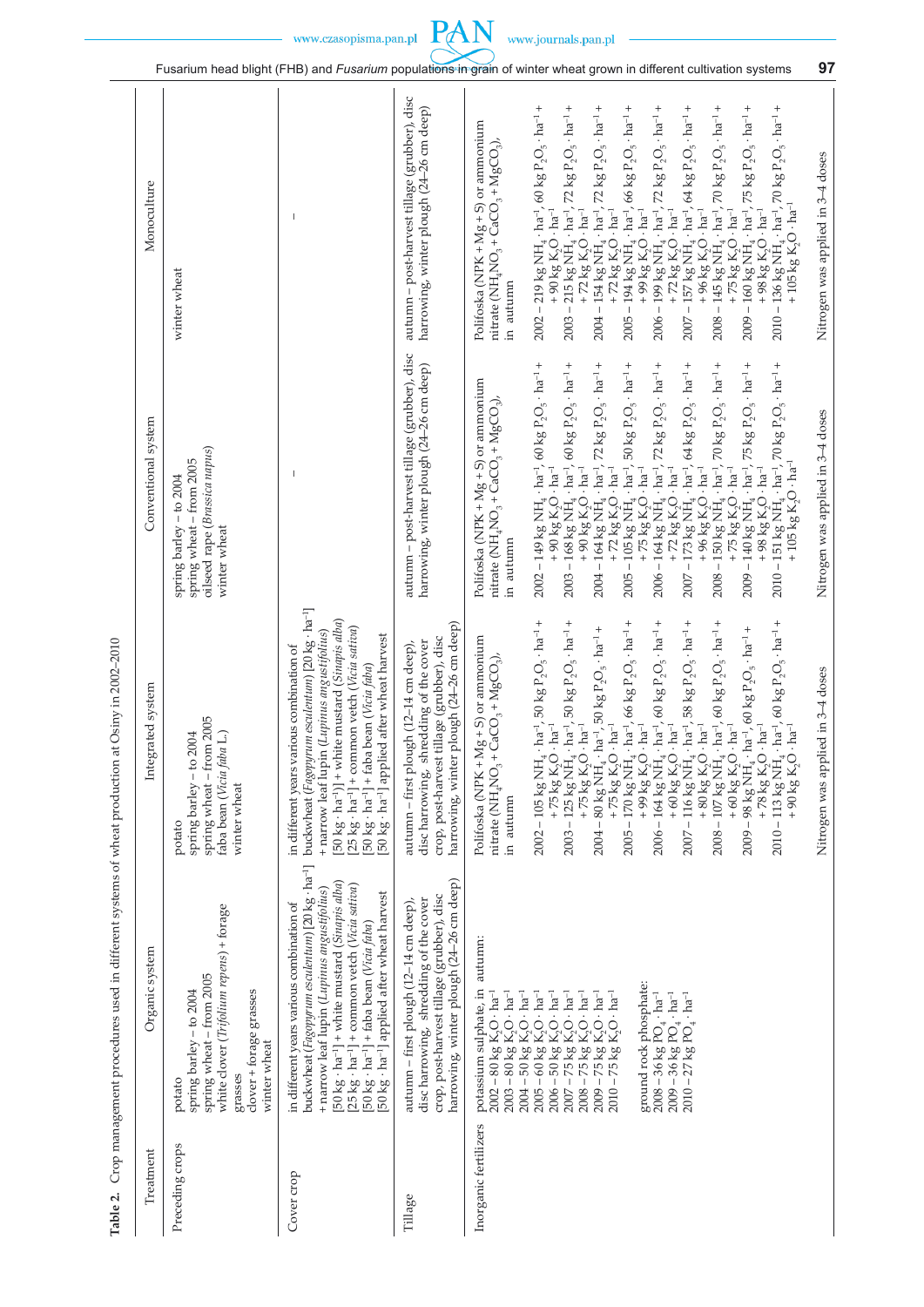| Conventional system<br>Crop management procedures used in different systems of wheat production at Osiny in 2002-2010 - continuation                                                                                                                                                                                                                                                                                                                                                                                                                                                  |
|---------------------------------------------------------------------------------------------------------------------------------------------------------------------------------------------------------------------------------------------------------------------------------------------------------------------------------------------------------------------------------------------------------------------------------------------------------------------------------------------------------------------------------------------------------------------------------------|
| $152~\text{kg}$ NH $_4$ $\cdot$ ha $^{-1}$ , 66 kg P <sub>2</sub> O <sub>5</sub> $\cdot$ ha $^{-1}$ + 86 kg<br>$K_2O \cdot ha^{-1}$<br>57 $kg P_2O_5 \cdot ha^{-1} + 77 kg$                                                                                                                                                                                                                                                                                                                                                                                                           |
| potato, in October                                                                                                                                                                                                                                                                                                                                                                                                                                                                                                                                                                    |
| April [1 kg · ha <sup>-1</sup> ], triadimenol + tebuconazole<br>triadimeton (Bayleton Total 37.5 WP) on 30<br>(Folicur Plus 375 EC) on 21 May [11 · ha <sup>-1</sup> ],<br>tebuconazole + spiroxamine + triadimenol<br>2002 – carbendazim (Sarfun 500 SC) +<br>(Falcon 460 EC) on 3 June [1 l · ha <sup>-1</sup> ]<br>spiroxamine + triadimenol (Falcon 460 EC)<br>$\cdot$ ha <sup>-1</sup> ], tebuconazole +<br>2002 - carbendazim (Sarfun 500 SC) +<br>triadimefon (Bayleton Total 37.5 WP)                                                                                         |
| Plus 375 EC) on 6 June [1 l · ha <sup>-1</sup> ], tebuconazole<br>+ spiroxamine + triadimenol (Falcon 460 EC)<br>2003 - triadimenol + tebuconazole (Folicur<br>on 16 June $[11 \cdot ha^{-1}]$<br>Plus 375 EC) on 6 June [1 l · ha <sup>-1</sup> ], tebuconazole<br>+ spiroxamine + triadimenol (Falcon 460 EC)<br>+ tebuconazole (Folicur                                                                                                                                                                                                                                            |
| $400$ EC) on 19 May [0.61 $\cdot$ ha <sup>-1</sup> ], tebuconazole +<br>cyproconazole (Artea 330 EC) on 19 May [0.41<br>spiroxamine + triadimenol (Falcon 460 EC) on<br>ha <sup>-1</sup> ], propiconazole + fenpropidin (Tilt Plus<br>2004 - carbendazim (Sarfun 500 SC) on<br>10 May [0.5 1 · ha <sup>-1</sup> ], propiconazole +<br>$7$ June $[11 \cdot ha^{-1}]$<br>+ tebuconazole (Folicur<br>picoxystrobin (Akanto 250 SC) on 4 June<br>$une [0.351 \cdot ha^{-1}]$                                                                                                              |
| triadimenol + tebuconazole (Folicur Plus 375<br>2005 – carbendazim (Bavistin 500 WG) on 12<br>May [0.4 kg · ha <sup>-1</sup> ], flusilasole + carbendazim<br>(Alert 375 SC) on 12 May [0.61 · ha <sup>-1</sup> ],<br>EC) on 9 June [0.8 1 · ha <sup>-1</sup> ]<br>propiconazole + fenpropidin (Tilt Plus 400 EC)<br>flusilasole + carbendazim<br>June [0.81 · ha <sup>-1</sup> ], triadimenol + tebuconazole<br>2005 - carbendazim (Bavistin 500 WG) on 12<br>(Folicur Plus 375 EC) on 8 June [0.41 · ha <sup>-1</sup> ],<br>(Alert 375 SC) on 12 May [0.3 1 · ha <sup>-1</sup> ], 23 |
| $[0.31 \cdot \text{ha}^{-1}]$ and 2 June $[0.51 \cdot \text{ha}^{-1}]$ , flusilasole<br>+ cyproconazole (Artea 330 EC) on 16 May<br>2006 - carbendazim (Bavistin 500 WG) on<br>+ carbendazim (Alert 375 SC) on 23 June<br>16 May [0.31 · ha <sup>-1</sup> ], propiconazole<br>$[0.81 \cdot ha^{-1}]$<br>on 16 May [0.4 kg · ha <sup>-1</sup> ], propiconazole +<br>cyproconazole (Artea 330 EC) on 28 June<br>2006 – carbendazim (Bavistin 500 WG)                                                                                                                                    |

Table 2. Crop management procedures used in different systems of wheat production at Osiny in 2002-2010 - continuation



www.journals.pan.pl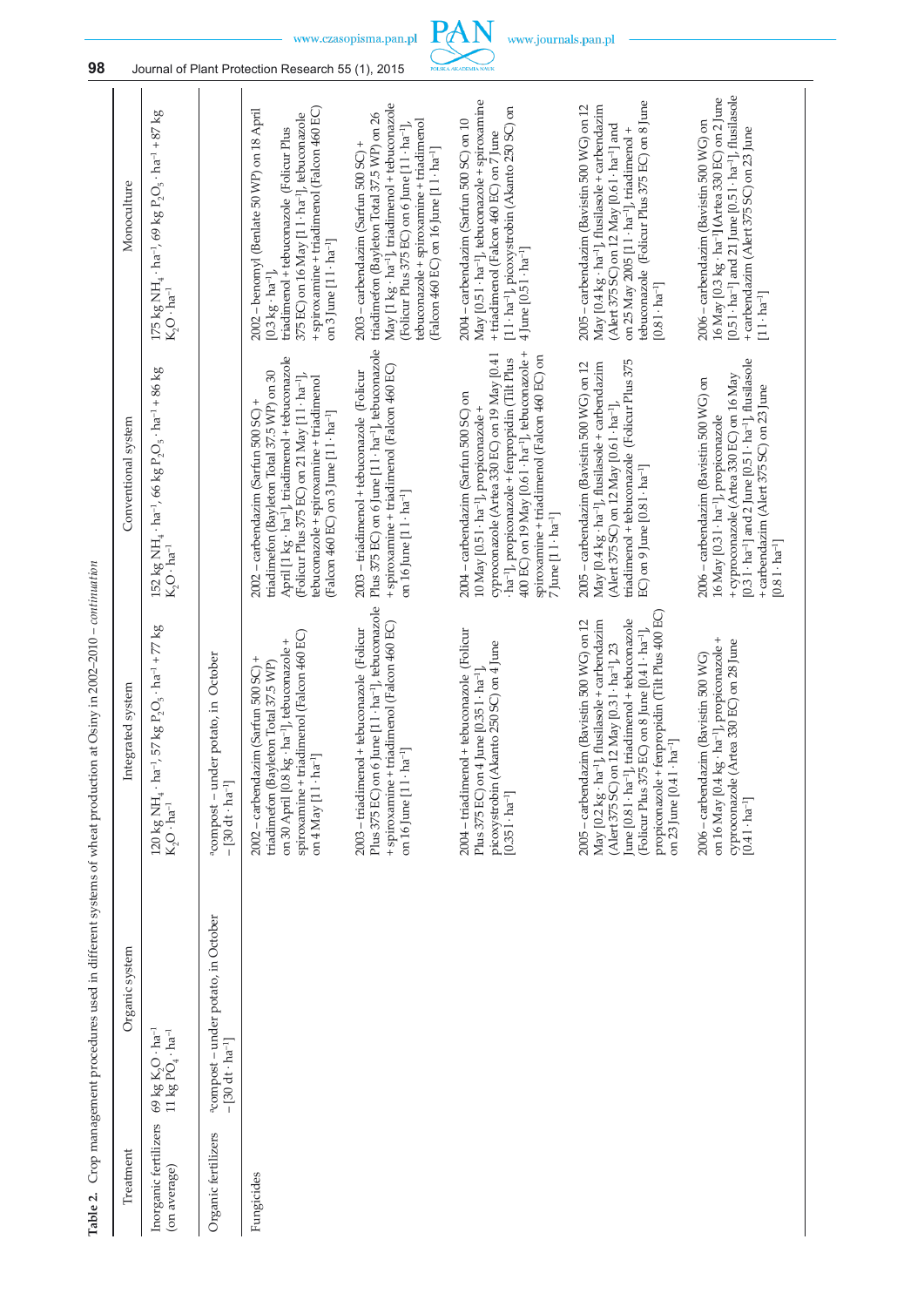| April [11 · ha <sup>-1</sup> ], propiconazole + fenpropidin<br>thiophanate-methyl + tetraconazole (Yamato<br>(Tilt Plus 400 EC) on 30 April [0.9 1 · ha <sup>-1</sup> ],<br>303 SE) on 7 June [2 1 · ha <sup>-1</sup> ]<br>April [11 · ha <sup>-1</sup> ], propiconazole + fenpropidin<br>thiophanate-methyl + tetraconazole (Yamato<br>(Tilt Plus 400 EC) on 30 April [0.91 · ha <sup>-1</sup> ],<br>303 SE) on 7 June [2 1 · ha <sup>-1</sup> ]<br>methyl + tetraconazole (Yamato 303 SE) on 7<br>June $[21 \cdot ha^{-1}]$ |
|-------------------------------------------------------------------------------------------------------------------------------------------------------------------------------------------------------------------------------------------------------------------------------------------------------------------------------------------------------------------------------------------------------------------------------------------------------------------------------------------------------------------------------|
| harrowing<br>harrowing<br>harrowing<br>harrowing or manually during vegetation<br>Removal of weeds                                                                                                                                                                                                                                                                                                                                                                                                                            |
|                                                                                                                                                                                                                                                                                                                                                                                                                                                                                                                               |

a compost included solid cattle manure enriched with grasses and clover and provided 2.8 dt · ha<sup>-1</sup> of organic matter and 0.1 dt · ha<sup>-1</sup> of N, 0.04 dt · ha<sup>-1</sup> of P, 0.1 dt · ha<sup>-1</sup> of K, 0.25 dt · ha<sup>-1</sup> of Ca, 0.27 dt a compost included solid cattle manure enriched with grasses and dover and provided 2.8 dt · ha<sup>-1</sup> of organic matter and 0.1 dt · ha<sup>-1</sup> of N, 0.04 dt · ha<sup>-1</sup> of K, 0.25 dt · ha<sup>-1</sup> of Ca, 0.27 dt · ha<sup>-1</sup> of Mg, 0.005 dt · ha<sup>-1</sup> of Na Mg, 0.005 dt · ha–**1** of Na

PAN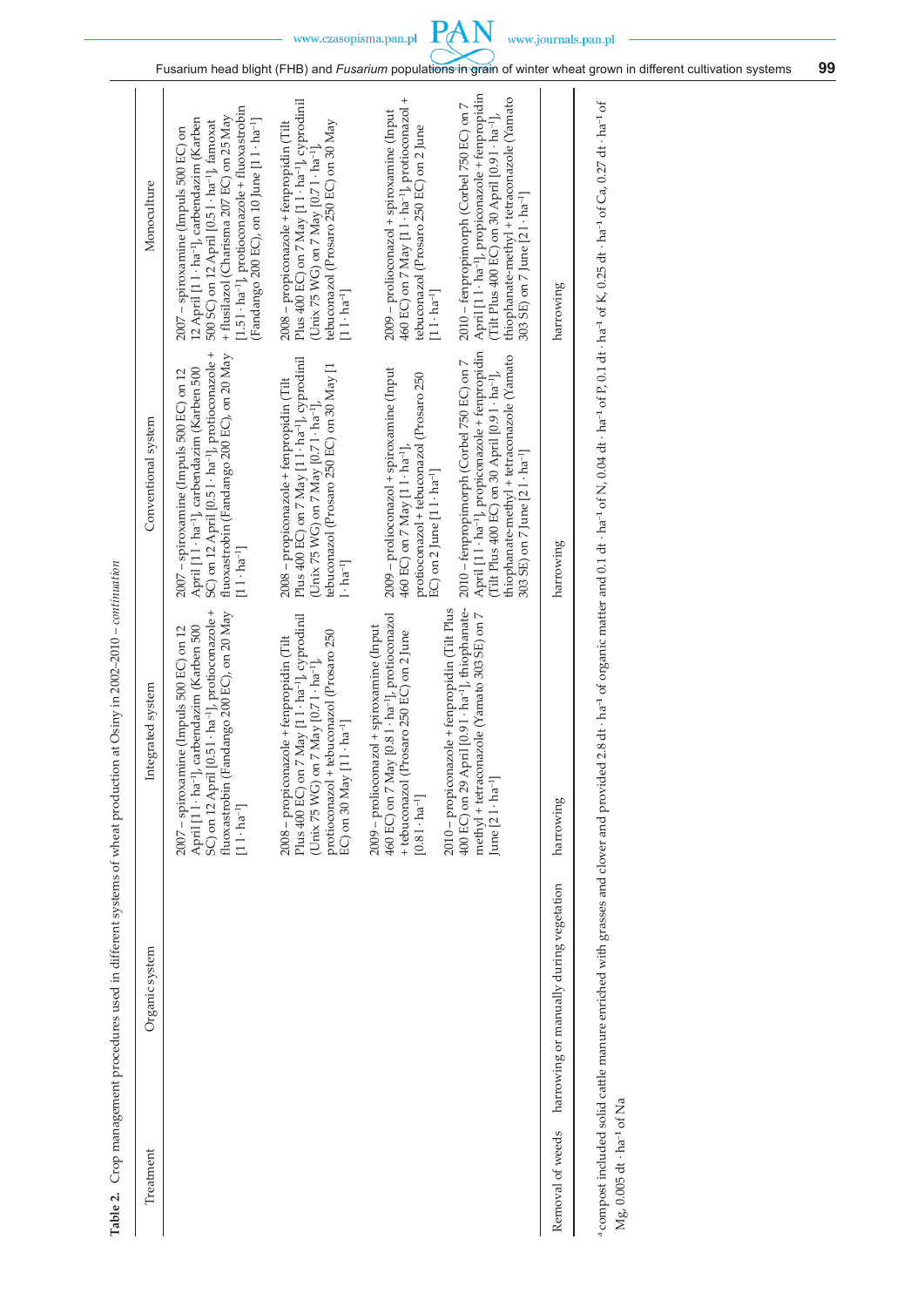

| Mounth | Decade          | 2002                      | 2003                      | 2004           | 2005                         | 2006             | 2007           | 2008             | 2009           | 2010           | 1871-1996 |
|--------|-----------------|---------------------------|---------------------------|----------------|------------------------------|------------------|----------------|------------------|----------------|----------------|-----------|
|        |                 |                           |                           |                | Mean temperature [°C]        |                  |                |                  |                |                |           |
|        | $\mathbf I$     | 16.1                      | 20.1                      | 16.5           | 13.7                         | 12.3             | 18.9           | 18.8             | 14.7           | 19.4           |           |
| June   | $\rm II$        | 19.1                      | 17.7                      | 16.3           | 17.3                         | 18.5             | 20.8           | 16.9             | 15.4           | 18.2           | 16.7      |
|        | $\rm III$       | 18.8                      | 16.9                      | 16.6           | 18.2                         | 22.2             | 17.7           | 19.0             | 19.6           | 17.4           |           |
|        | $\text{I--III}$ | 18.0                      | 18.2                      | 16.5           | 16.4                         | 17.7             | 19.1           | 18.2             | 16.6           | 18.3           |           |
|        | $\rm I$         | 21.8                      | $18.0\,$                  | 17.6           | 19.9                         | 22.3             | 17.1           | 18.2             | 20.2           | 20.7           |           |
|        | $\rm II$        | 22.7                      | 19.9                      | 17.7           | 20.6                         | 21.5             | 21.2           | 18.7             | 20.6           | 24.9           | 18.4      |
| July   | $\rm III$       | 20.3                      | 22.9                      | 20.0           | 20.1                         | 23.6             | 19.6           | 19.4             | 19.5           | 20.7           |           |
|        | $_{\rm I-III}$  | 21.6                      | 20.4                      | 18.5           | 20.2                         | 22.5             | 19.3           | 18.8             | 20.1           | 22.1           |           |
|        |                 |                           |                           |                | Total rainfall [mm]          |                  |                |                  |                |                |           |
|        | $\mathbf I$     | 39.8                      | 1.6                       | 13.0           | 18.7                         | 18.7             | 42.8           | $0.0\,$          | 31.2           | 21.6           |           |
| June   | $\rm II$        | 36.4                      | 27.6                      | 31.8           | 12.9                         | 0.0              | 6.4            | 26.1             | 27.4           | 16.4           |           |
|        | $\rm III$       | 12.2                      | 17.2                      | $7.3\,$        | $0.1\,$                      | 0.5              | 13.6           | 16.2             | 37.2           | 9.8            | $70.0\,$  |
|        | $\text{I--III}$ | 88.4                      | 46.4                      | 52.1           | 31.7                         | 19.2             | 62.8           | 42.3             | 95.8           | 47.8           |           |
|        | $\mathbf I$     | 14.6                      | 25.9                      | 9.7            | 0.0                          | $0.0\,$          | 27.9           | 16.1             | 33.0           | $0.1\,$        |           |
| July   | $\rm II$        | 62.8                      | $10.4\,$                  | 47.7           | 40.7                         | 16.7             | 17.6           | 21.8             | 3.9            | 2.3            | 83.0      |
|        | $\rm III$       | $1.4\,$                   | 17.9                      | 35.6           | 65.8                         | $4.0\,$          | $3.5\,$        | 55.7             | 32.1           | 40.2           |           |
|        | $_{\rm I-III}$  | $78.8\,$                  | 54.2                      | 93.0           | 106.5                        | 20.7             | 49.0           | 93.6             | 69.0           | 42.6           |           |
|        |                 |                           |                           |                | Number of days with rainfall |                  |                |                  |                |                |           |
|        | $\rm I$         | $\sqrt{5}$                | $\mathbf{1}$              | $\overline{4}$ | 6                            | $\overline{7}$   | $\overline{4}$ | $\boldsymbol{0}$ | 6              | $\mathfrak{Z}$ |           |
|        | $\rm II$        | $\ensuremath{\mathsf{3}}$ | 6                         | 6              | $\overline{4}$               | $\boldsymbol{0}$ | $\sqrt{2}$     | $\overline{4}$   | 7              | 3              |           |
| June   | $\rm III$       | 5                         | 8                         | 6              | $\mathbf{1}$                 | $\mathbf{1}$     | 5              | $\mathbf{1}$     | 6              | $\overline{2}$ |           |
|        | $\text{I--III}$ | 13                        | 15                        | 16             | $11\,$                       | $\,8\,$          | 11             | 5                | 19             | $\,8\,$        |           |
|        | $\mathbf I$     | $\overline{2}$            | $\,4$                     | 5              | $\boldsymbol{0}$             | $\mathbf{0}$     | 6              | $\overline{4}$   | $\overline{7}$ | $\mathbf{1}$   |           |
|        | $\rm II$        | $\mathbf 5$               | $\overline{4}$            | 5              | $\bf 4$                      | $\sqrt{2}$       | 3              | 7                | $\overline{4}$ | $\overline{2}$ |           |
| July   | $\rm III$       | $\mathbf{1}$              | $\ensuremath{\mathsf{3}}$ | 6              | $\,$ 8 $\,$                  | $\,1\,$          | $\sqrt{2}$     | $\overline{4}$   | 6              | 6              |           |
|        | $\text{I--III}$ | $\,8\,$                   | 11                        | 16             | 12                           | 3                | 11             | 15               | 17             | 9              |           |

**Table 3.** Temperature and rainfall during flowering and ripening stages of winter wheat growth at Osiny in 2002–2010

### **Colonisation of wheat kernels by fungi**

Mycological analysis of four samples of 400 (4 × 100) wheat kernels collected randomly from each of the four systems were performed in each of the study years, from 2005 to 2010. Grains were collected at immediately after harvest. In the laboratory, the kernels were rinsed for 45 min in running water, disinfected in 1% NaOCl solution for 2.5 min, rinsed three times for 10 min in sterile distilled water, and placed on potato dextrose agar (PDA; boiled and sieved white potatoes 400 g ·  $l^{-1}$ , agar 20 g ·  $l^{-1}$ , streptomycin 50 mg ·  $l^{-1}$ , pH = 7) in Petri dishes. The fungi were incubated for 7–10 days, at 20°C in a day-night cycle. All colonies on each plate were then examined macro- and microscopically and distinguished on the basis of colour, growth rate, hyphal characteristics, and sporulation. Colonies of each species were counted, and representatives of the fungi were identified by morphotyping on potato dextrose agar (PDA) and synthetic nutrient agar (SNA;  $KH_2PO_4$  1 g · l<sup>-1</sup>, KNO<sub>3</sub> 1 g · l<sup>-1</sup>, MgSO<sub>4</sub> · 7H<sub>2</sub>O 0.5 g · l<sup>-1</sup>, KCl 0.5 g  $\cdot$  l<sup>-1</sup>, glucose 0.2 g  $\cdot$  l<sup>-1</sup>, sucrose 0.2 g  $\cdot$  l<sup>-1</sup>) using Booth (1971) and Kwaśna *et al*. (1991).

The amount of colonisation was calculated as the proportion (%) of kernels colonised and damaged by *Fusarium* spp. in a 400-kernel sample.

### **Statistical analysis**

The statistical significance of differences in FHB incidence and in disease severity were tested by two-way analysis of variance (ANOVA, p ≤ 0.05) and Tukey's *post hoc* test, with cultivation system and cultivar as the two variables, using Statgraphics™ Centurion (Statpoint Technologies Inc., Warrenton, VA, USA). Percentage values were transformed into Bliss degrees before statistical analysis. The statistical significance of difference between numbers of kernels colonised by *Fusarium* spp. from two different samples was determined by  $\chi^2$ -test. The null hypothesis assumed that wheat from different systems has the same number of kernels colonised by *Fusarium* spp. Pearson's correlation coefficient was applied to analyse the relationship between FHB incidence and temperature or rainfall, and between FHB incidence and colonisation of kernels by *Fusarium* spp. In the last analysis the number of diseased heads (FHB) and the number of *Fusarium-*colonised and damaged kernels (FDK) were the independent and dependent variables (*X* and *Y*, respectively). The following coefficients, shown with their formulae, were calculated: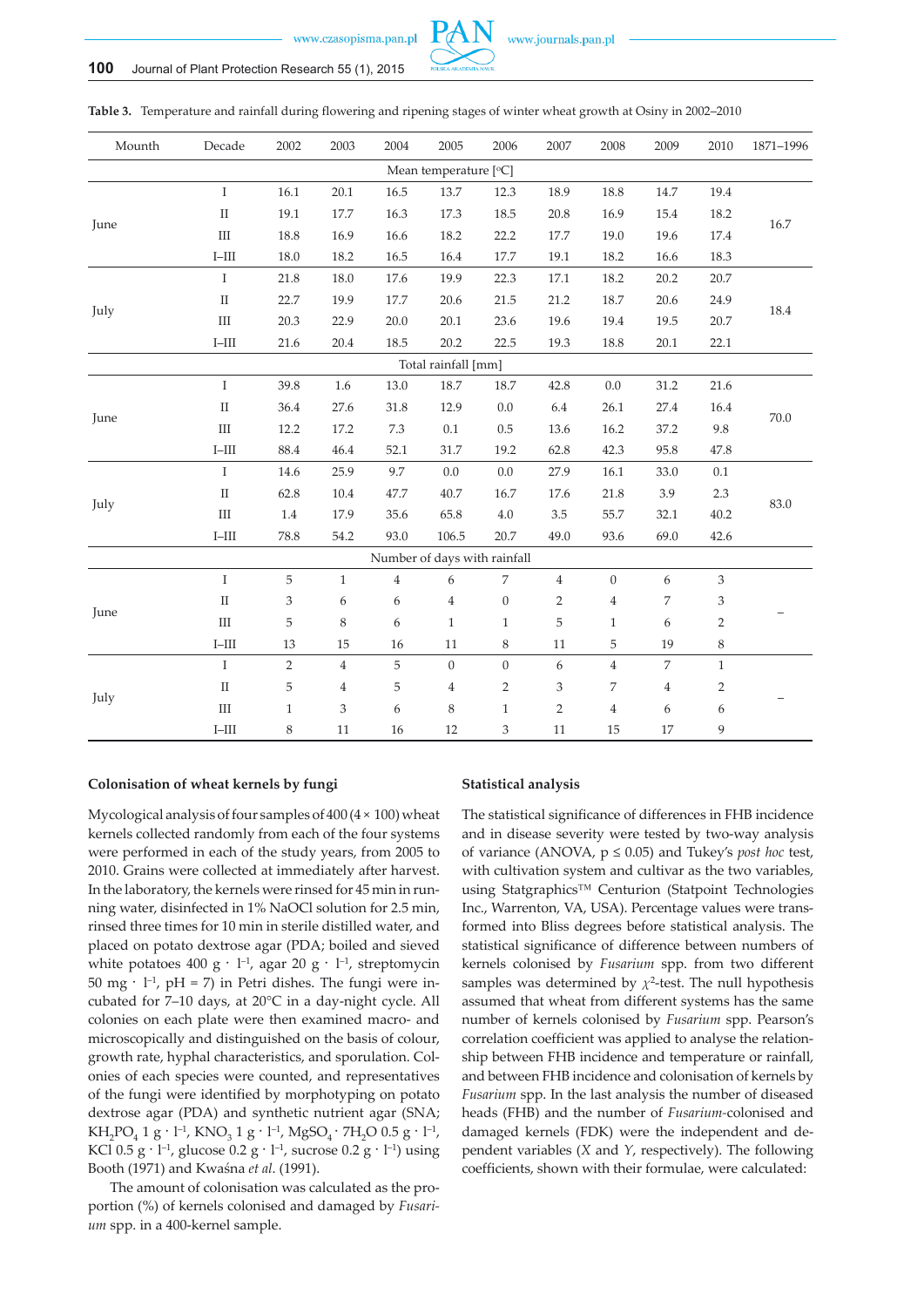www.journals.pan.pl

**PAN** 

– linear regression coefficient *b*:

$$
b = \frac{\sum xy}{\sum x^2}
$$

– coefficient *a*:

$$
a = \frac{\sum Y - b \sum X}{N}
$$

– correlation coefficient *r:*

$$
r = \frac{\sum xy}{\sqrt{(\sum x^2)(\sum y^2)}}
$$

 $-$  linear regression equation  $Y_{n}$ :

 $Y_p = a + bX$ .

where: *x*, *y* – standard deviation from the average *X* and *Y*.

# **Results**

### **Fusarium head blight assessment**

Differences in FHB incidence and *DS* occurred locally (between cropping systems) and seasonally (from between 2002 to 2010); FHB incidence reached a maximum of 45% and *DS* 9% (Table 4). Disease occurred the most in 2002 (mean FHB incidence = 30.7% and mean *DS* = 5.9%), was moderate in 2004, 2007, and 2010 (mean FHB incidence = 8.0–15.5% and mean *DS* = 1.7–3.4%), and was lowest in 2003, and 2009 (mean FHB incidence = 1.8 and 3.1% and mean *DS* = 0.3 and 0.7%). In 2005, 2006, and 2008, FHB symptoms were absent, slight or only sporadic.

#### **Effects of the cultivation system on disease**

In 2002, the integrated system and monoculture had the most disease. In these two systems, the mean FHB incidences were similar (36.0 and 38.3%, respectively) (Table 4). Disease severity in the integrated system (6.8%) was significantly less, however, than that in the monoculture (7.6%). Disease was significantly less in the organic and conventional systems (FHB = 27.2 and 21.3%; *DS* = 5.1 and 4.2%). In 2003, the mean FHB incidence and *DS* were generally low, with the highest values in the monoculture (FHB = 3.5%, *DS* = 0.7%). In the organic, integrated, and conventional systems, FHB incidence and *DS* were similar (FHB =  $0.5 - 1.8\%$ , *DS* =  $0.1 - 0.3\%$ ) and significantly less than in the monoculture. In 2004, the mean FHB incidence and *DS* were again significantly higher in the monoculture (FHB =  $20.1\%$ , *DS* =  $3.6\%$ ) than in the organic, integrated, and conventional systems (FHB = 7.2–15.4%, *DS* = 1.3–2.7). In 2007, the mean FHB incidence and *DS* were moderately high. Values were similar in the conventional system and the monoculture (FHB = 20.0 and 20.3%, *DS* = 4.8 and 4.1%), and significantly higher than in the integrated and organic systems, the latter having the least amount of disease. In 2009, the mean FHB incidence and *DS* were less (FHB = 3.1%, *DS* = 0.7%) but

there was significantly more disease in the organic system (FHB =  $5.0\%$ , *DS* =  $1.2\%$ ) than in the other systems, which had similar values (FHB = 2.4–2.6%, *DS* = 0.6%). In 2010, there was slightly more disease, which was similar in all systems (mean FHB = 8.0%, *DS* = 1.7%).

Averaged over all the study years (2002–2010), there was no significant effect of cultivation system on the mean FHB incidence or *DS*. The most disease (not significantly) was found in the monoculture (FHB = 10.4%, *DS* = = 2.0%) and the least was found in the organic system  $(FHB = 6.4\%, DS = 1.2\%).$ 

## **Effects of cultivar on disease**

Differences between cultivars usually occurred when there was sufficient disease, but the differences were not consistent between years and cultivation systems (Table 4). There were significant differences between cultivars in FHB incidence, in 2002, 2004, 2007, and 2009. In 2002, mean FHB incidence was less on cv. Elena than on cv. Juma. This difference occurred in the integrated system and monoculture. Elena had more FHB in the conventional system; infection of cultivars was similar in the organic system. Cultivars Sukces and Zyta had similar amounts of disease when averaged over all the years (2003–2007). In 2004, however, there was significantly less disease on cv. Sukces than on Zyta in all systems. In 2007, there was significantly less disease on cv. Sukces only in the conventional system. Zyta had less disease in the organic system and monoculture. Cultivars Legenda and Rywalka differed significantly in the amounts of disease only in 2009, when less FHB occurred on cv. Legenda in the conventional system and the monoculture and, not significantly, in the integrated sytem, and on cv. Rywalka in the organic system.

### **Effects of weather conditions on disease**

Fusarium head blight incidence and *DS* were not correlated with temperature and only lowly correlated with rainfall in June (*r* = 0.249, *r* = 0.204–0.595, p ≤ 0.001, respectively). The higher FHB incidence in 2002, 2004, and 2007 was associated with more rainfall over an extended period in June and the first decade of July (during inflorescence emergence, flowering, and ripening of winter wheat) (Table 3). In 2007, the high FHB incidence occurred even with low total rainfall in July 2007 (only 60% of the long-term average) and a dry end of July (last 10 days). The very low FHB incidence in 2003, was associated with high temperatures and low rainfall. No FHB or only a sporadic incidence in 2005, 2006, and 2008, was associated with a relatively cool June but low rainfall in June-July. The low incidence of FHB in 2009, was associated with a relatively cool June but extended rainfall. Moderate FHB incidence in 2010, was associated with a very warm June but moderately dry conditions.

#### **Colonisation of kernels by** *Fusarium* **spp.**

There were significant differences between cultivation systems in percentage of wheat kernels colonised and damaged by *Fusarium* sp. (FDK) in each of the study years from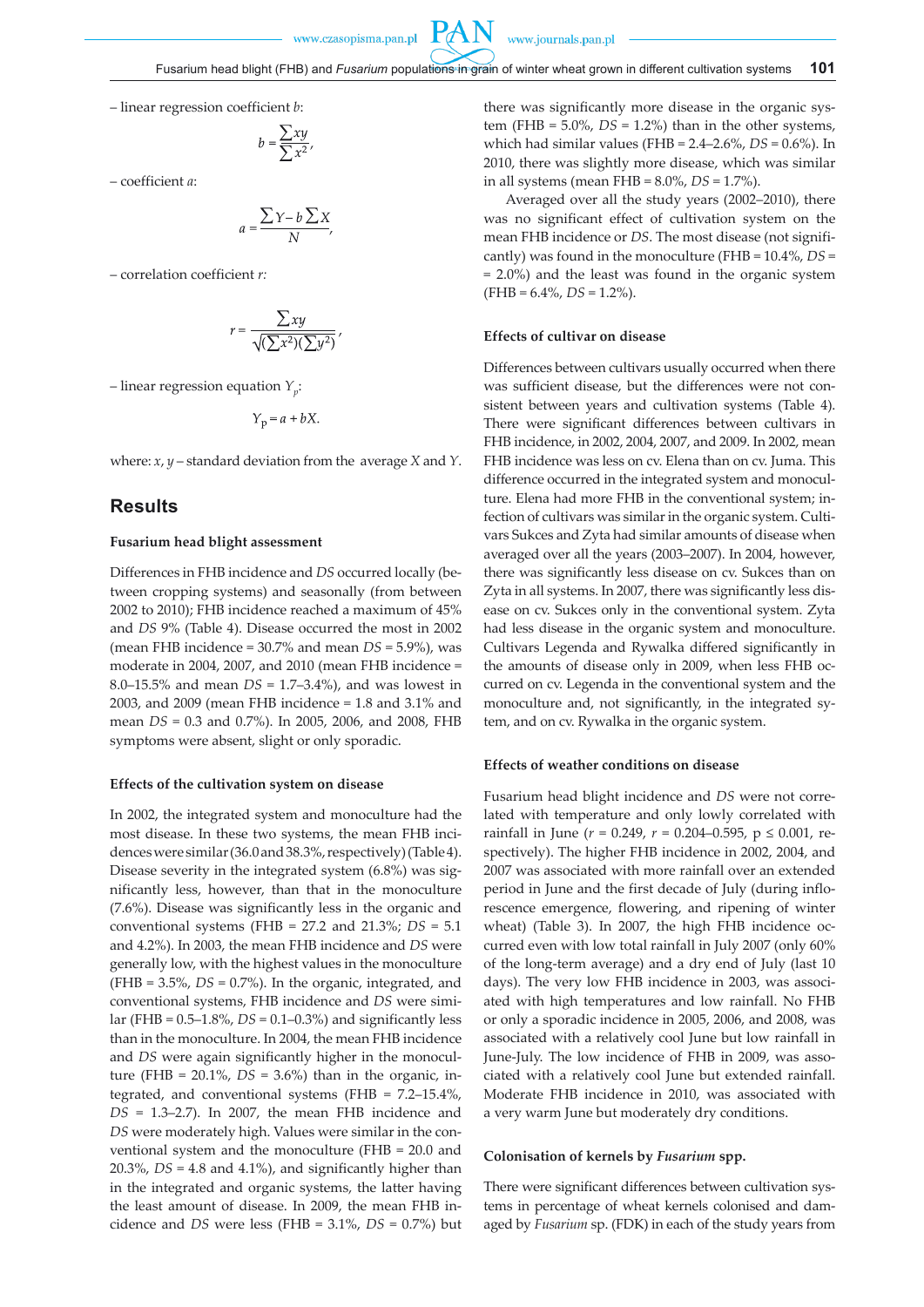

|               |                   |                   | FHB [%]            |                  |                   |                                                    |                          | DS [%]            |                          |                   |
|---------------|-------------------|-------------------|--------------------|------------------|-------------------|----------------------------------------------------|--------------------------|-------------------|--------------------------|-------------------|
| Cultivar      | O                 | $\rm I$           | $\mathsf C$        | $\mathbf M$      | mean              | $\circ$                                            | I                        | $\mathsf C$       | $\mathbf M$              | mean              |
|               |                   |                   |                    |                  | 2002              |                                                    |                          |                   |                          |                   |
| $\rm Elena$   | 28.8 ab           | $31.5*$ a         | $25.0* b$          | $31.5*$ a        | $29.2*$           | 5.2 <sub>b</sub>                                   | $6.3*$ a                 | $5.2* b$          | $6.2*$ ab                | 5.7               |
| Juma          | 25.5 <sub>b</sub> | $40.4*$ a         | $17.5*$ c          | $45.0*$ a        | $32.1*$           | $4.9c$                                             | $7.3* b$                 | $3.2* d$          | $9.0*$ a                 | 6.1               |
| Mean          | 27.2 b            | 36.0a             | 21.3c              | 38.3 a           | 30.7              | 5.1 c                                              | 6.8 <sub>b</sub>         | 4.2d              | 7.6 a                    | 5.9               |
|               |                   |                   |                    |                  | 2003              |                                                    |                          |                   |                          |                   |
| Sukces        | 1.0               | 1.0               | 0.5                | 3.0              | 1.4               | 0.2                                                | 0.2                      | 0.1               | 0.5                      | 0.3               |
| Zyta          | $2.5\,$           | 1.5               | 0.5                | $4.0\,$          | 2.1               | 0.4                                                | $0.2\,$                  | $0.1\,$           | 0.8                      | $0.4\,$           |
| Mean          | 1.8ab             | 1.3 <sub>b</sub>  | 0.5 <sub>b</sub>   | 3.5a             | 1.8               | 0.3 <sub>b</sub>                                   | 0.2 <sub>b</sub>         | 0.1 <sub>b</sub>  | 0.7a                     | 0.3               |
|               |                   |                   |                    |                  | 2004              |                                                    |                          |                   |                          |                   |
| Sukces        | $0.5* d$          | $12.3* b$         | $6.5*$ c           | $17.8*$ a        | $9.3*$            | $0.1*$ d                                           | $2.2* b$                 | $1.1*$ c          | $3.2* a$                 | $1.7*$            |
| Zyta          | 13.8*bc           | $18.5*$ ab        | $11.5*$ c          | $22.3*$ a        | $16.5*$           | $2.4*$ c                                           | $3.2* b$                 | $2.0*$ c          | $4.0*$ a                 | $2.9*$            |
| Mean          | 7.2 d             | 15.4 b            | 9.0c               | 20.1a            | 12.9              | 1.3c                                               | 2.7 <sub>b</sub>         | 1.6c              | 3.6a                     | $2.3\,$           |
|               |                   |                   |                    |                  | 2005              |                                                    |                          |                   |                          |                   |
| Sukces        | $0.5\,$           | 0.2               | $1.0\,$            | $1.0\,$          | $0.7\,$           | $\overline{\phantom{0}}$                           | $\overline{\phantom{0}}$ |                   | $\overline{\phantom{0}}$ |                   |
| Zyta          | $0.8\,$           | 1.5               | 1.2                | 1.0              | $1.1\,$           |                                                    |                          |                   | -                        |                   |
| Mean          | $0.7\,$           | 0.9               | 1.1                | $1.0$            | 0.9               | —                                                  |                          |                   | $\qquad \qquad -$        | $\qquad \qquad -$ |
|               |                   |                   |                    |                  | 2006              |                                                    |                          |                   |                          |                   |
| Sukces        |                   |                   |                    |                  |                   |                                                    |                          |                   |                          |                   |
| Zyta          |                   |                   |                    |                  |                   | No visible symptoms or only sporadic FHB incidence |                          |                   |                          |                   |
|               |                   |                   |                    |                  | 2007              |                                                    |                          |                   |                          |                   |
| Sukces        | $9.5*$ c          | 15.0 bc           | $16.0* b$          | $23.5*$ a        | 16.0              | $2.2* b$                                           | 3.6a                     | $3.5^*$ a         | $4.7^*$ a                | 3.5               |
| Zyta          | $4.5*$ c          | 14.5 b            | $24.0*$ a          | $17.0*$ ab       | 15.0              | $1.0^{*}$ c                                        | 2.9 <sub>b</sub>         | $6.0*$ a          | $3.4^{\ast}$ b           | 3.3               |
| Mean          | $7.0\rm\;c$       | 14.8 b            | $20.0\ \text{a}$   | 20.3a            | 15.5              | 1.6c                                               | $3.3\,\mathrm{b}$        | $4.8\ \rm{a}$     | 4.1 ab                   | 3.4               |
|               |                   |                   |                    |                  | Mean in 2003-2007 |                                                    |                          |                   |                          |                   |
| Sukces        | 2.3c              | 5.7 ab            | $4.8\,\mathrm{bc}$ | 9.1a             | $5.5\,$           | $0.5\,$                                            | 1.2                      | 0.9               | 1.7                      | 1.1               |
| Zyta          | 4.3 b             | 7.2 ab            | 7.4 ab             | 8.9 a            | 6.9               | 0.8                                                | 1.3                      | 1.6               | 1.6                      | 1.3               |
|               |                   |                   |                    |                  | 2008              |                                                    |                          |                   |                          |                   |
| Legenda       | $0.8\,$           | 0.5               | 0.8                | 0.5              | $0.6\,$           | —                                                  | $\qquad \qquad -$        |                   |                          |                   |
| Rywalka       | 0.5               | 0.5               | 0.2                | $0.5\,$          | 0.4               |                                                    | -                        |                   | <u>—</u>                 | -                 |
| Mean          | 0.6               | 0.5               | 0.5                | 0.5              | 0.5               | -                                                  | $\qquad \qquad -$        | $\qquad \qquad -$ | $\qquad \qquad -$        | $\qquad \qquad -$ |
|               |                   |                   |                    |                  | 2009              |                                                    |                          |                   |                          |                   |
| Legenda       | $5.6^{\ast}$ a    | 1.6 <sub>b</sub>  | $0.9* b$           | $1.3* b$         | $2.4*$            | $1.4^{\ast}$ a                                     | 0.4 <sub>b</sub>         | $0.2* b$          | $0.3* b$                 | $0.6*$            |
| Rywalka       | $4.3*$            | 3.3               | $4.2^\ast$         | $3.6*$           | $3.9*$            | $0.9*$                                             | $0.8\,$                  | $0.9*$            | $0.8*$                   | $0.9*$            |
| Mean          | 5.0a              | $2.4\,\mathrm{b}$ | $2.6\,\mathrm{b}$  | 2.4 <sub>b</sub> | $3.1\,$           | 1.2a                                               | 0.6 <sub>b</sub>         | 0.6 <sub>b</sub>  | 0.6 <sub>b</sub>         | $0.7\,$           |
|               |                   |                   |                    |                  | 2010              |                                                    |                          |                   |                          |                   |
| Legenda       | 9.6               | 8.1               | 8.3                | 7.5              | 8.4               | $1.9\,$                                            | 1.9                      | $1.7\,$           | 1.5                      | 1.8               |
| Rywalka       | $7.0\,$           | $\!\!\!\!\!8.3$   | $7.6\,$            | $\!\!\!\!\!8.1$  | 7.8               | $1.4\,$                                            | 1.9                      | $1.5\,$           | $1.6\,$                  | 1.6               |
| Mean          | $\!\!8.3$         | 8.2               | $8.0\,$            | 7.8              | $8.0\,$           | 1.6                                                | 1.9                      | $1.6\,$           | $1.6\,$                  | 1.7               |
|               |                   |                   |                    |                  | Mean in 2008-2010 |                                                    |                          |                   |                          |                   |
| Legenda       | 5.3               | 3.4               | $3.3\,$            | 3.1              | $3.8\,$           | 1.1                                                | $0.8\,$                  | $0.6\,$           | 0.6                      | $0.8\,$           |
| Rywalka       | 3.9               | 4.0               | 4.0                | 4.1              | $4.0\,$           | $\rm 0.8$                                          | 0.9                      | $0.8\,$           | $0.8\,$                  | $0.8\,$           |
|               |                   |                   |                    |                  | Mean in 2002-2010 |                                                    |                          |                   |                          |                   |
| All cultivars | $6.4\,$           | $8.8\,$           | $7.0\,$            | $10.4\,$         | $\!\!8.2$         | $1.2\,$                                            | $1.7\,$                  | $1.4\,$           | 2.0                      | 1.6               |

**Table 4.** Fusarium head blight incidence (FHB) and disease severity (*DS*) on different cultivars of winter wheat at Osiny in 2002–2010

PA

O – organic, I – integrated, C – conventional, M – monoculture; different letter in a row or asterisk in a column, in individual year, indicates significant difference according to two-way ANOVA at  $p \le 0.05$ 

Least significant difference (LSD), at  $p = 0.05$ 

2002 – system = 0.75, cultivar = ns (not significant), cultivar/system = 0.79, system/cultivar = 1.06

 $2003 - system = 0.36$ , cultivar = ns, cultivar/system = ns, system/cultivar = ns

 $2004 - system = 0.51$ , cultivar = 0.27, cultivar/system = 0.54, system/cultivar = 0.72

 $2007 - system = 0.91$ , cultivar = ns, cultivar/system = 0.96, system/cultivar = 1.29

 $2009 - system = 0.45$ , cultivar = 0.24, cultivar/system = 0.48, system/cultivar = 0.64

2010 – system = ns, cultivar = ns, cultivar/system = ns, system/cultivar = ns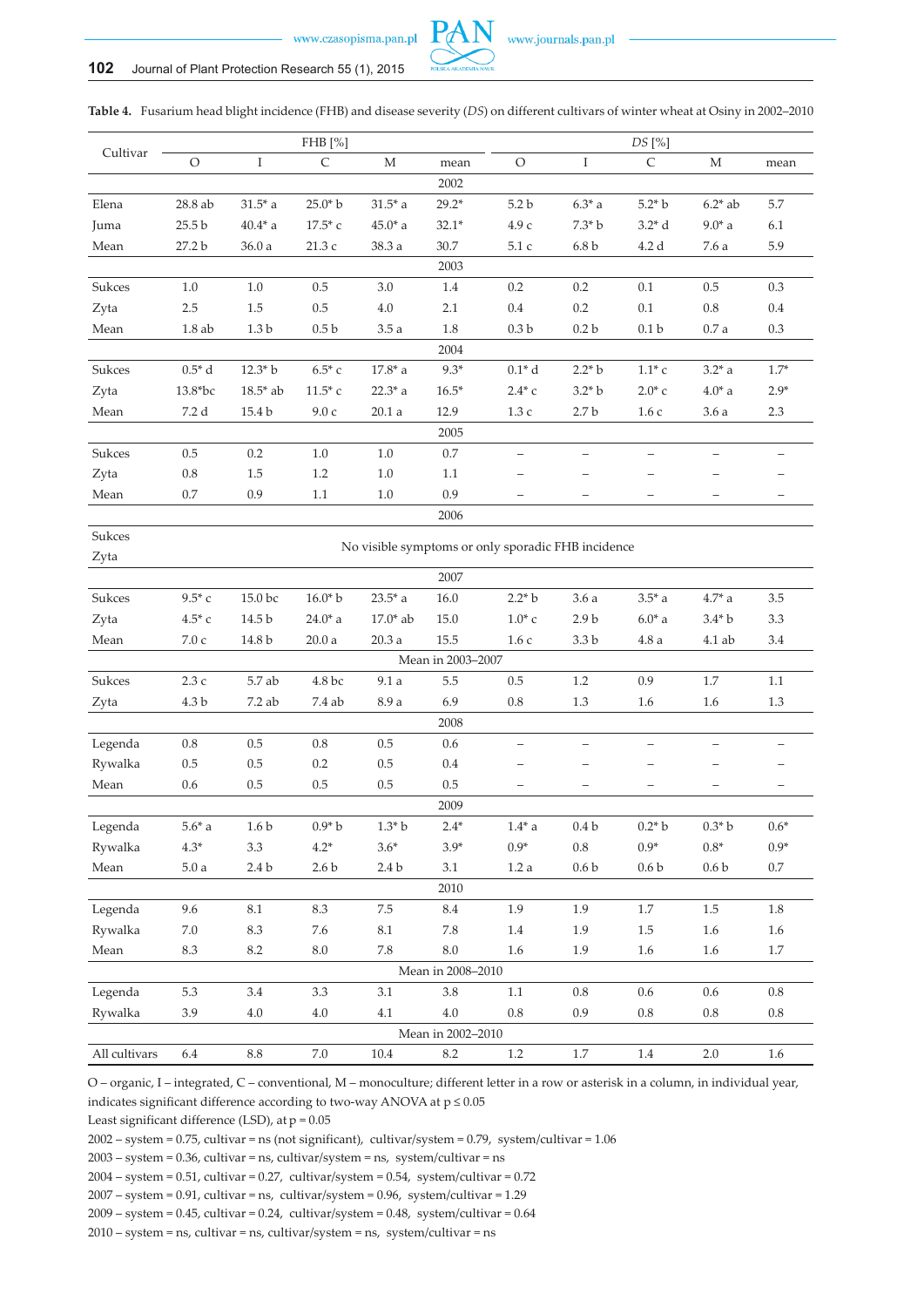

**Table 5.** Mean proportion (%) of kernels colonized by *Fusarium* spp. in different cultivation systems at Osiny in 2005–2010

PAN

| System       | 2005             | 2006             | 2007              | 2008             | 2009   | 2010             | 2005-2010 |
|--------------|------------------|------------------|-------------------|------------------|--------|------------------|-----------|
| Organic      | 4.0 <sub>b</sub> | 3.0 <sub>b</sub> | 15.1 <sub>b</sub> | 1.3 bc           | 13.0 b | 14.8 a           | 8.5a      |
| Integrated   | 5.0a             | 4.7 b            | 26.0a             | 2.5 <sub>b</sub> | 14.5 b | 3.3 <sub>b</sub> | 9.3a      |
| Conventional | 7.5a             | 11.4 a           | 25.7a             | 7.5a             | 21.0a  | 3.6 <sub>b</sub> | 12.8a     |
| Monoculture  | 7.3a             | 4.9 <sub>b</sub> | 27.6a             | 0.7c             | 14.0 b | 5.5 <sub>b</sub> | 10.0a     |

A different letter in a column indicates significant difference according to  $\chi^2$ -test at p  $\leq 0.05$ 

**Table 6.** Species of *Fusarium* in kernels of winter wheat at Osiny in 2005–2010

|                                      |                          |                          |                          |                          |         | Proportion of kernels colonized [%] |                          |                          |                          |         |
|--------------------------------------|--------------------------|--------------------------|--------------------------|--------------------------|---------|-------------------------------------|--------------------------|--------------------------|--------------------------|---------|
| Taxon                                | O                        | I                        | $\mathsf{C}$             | М                        | mean    | O                                   | I                        | $\mathsf{C}$             | М                        | mean    |
|                                      |                          |                          | cv. Sukces               |                          |         |                                     |                          | cv. Zyta                 |                          |         |
|                                      |                          |                          | 2005                     |                          |         |                                     |                          |                          |                          |         |
| Fusarium avenaceum (Fr.) Sacc.       | $\overline{\phantom{m}}$ | $\overline{\phantom{0}}$ |                          | $\qquad \qquad -$        | 0.0     | 2.8                                 | 1.2                      |                          | $\qquad \qquad -$        | 1.0     |
| F. culmorum (W.G. Sm.) Sacc.         | $\overline{\phantom{0}}$ | $\overline{\phantom{0}}$ | $\overline{\phantom{0}}$ | $\overline{\phantom{0}}$ | 0.0     | 1.0                                 | $\qquad \qquad -$        |                          | $\overline{\phantom{0}}$ | 0.3     |
| F. equiseti (Corda) Sacc.            |                          |                          |                          | $\qquad \qquad -$        | 0.0     | $\overline{\phantom{0}}$            | $\qquad \qquad -$        | 1.0                      | $\overline{\phantom{0}}$ | 0.3     |
| F. oxysporum Schltdl.                |                          | $\equiv$                 | $\overline{\phantom{0}}$ | $\overline{\phantom{0}}$ | 0.0     | $\overline{\phantom{0}}$            | $\overline{\phantom{0}}$ | 1.2                      | $\overline{\phantom{m}}$ | 0.3     |
| F. poae (Peck) Wollenw.              | 2.2                      | 1.0                      | 6.5                      | 4.0                      | 3.4     | 2.0                                 | 7.8                      | 4.0                      | 7.5                      | 5.3     |
| F. sporotrichioides Sherb.           | $\overline{\phantom{0}}$ | $\qquad \qquad -$        | $\overline{\phantom{a}}$ | $\qquad \qquad -$        | 0.0     | $\qquad \qquad -$                   | $\overline{\phantom{0}}$ | $\qquad \qquad -$        | 3.0                      | 0.8     |
| F. tricinctum (Corda) Sacc.          |                          | $\overline{\phantom{0}}$ | 2.2                      | $\overline{\phantom{m}}$ | 0.6     | $\qquad \qquad -$                   | $\overline{\phantom{0}}$ | $\overline{\phantom{0}}$ | $\overline{\phantom{0}}$ | 0.0     |
| Fusarium spp.                        | 2.2 <sub>bc</sub>        | 1.0c                     | 8.7a                     | 4.0 <sub>b</sub>         | 4.0     | 5.8 <sub>b</sub>                    | $9.0$ ab                 | 6.2 <sub>b</sub>         | 10.5a                    | 7.9     |
|                                      |                          |                          | 2006                     |                          |         |                                     |                          |                          |                          |         |
| F. avenaceum                         | 1.2                      | $\equiv$                 | $\overline{\phantom{0}}$ | $\overline{\phantom{0}}$ | 0.3     | $\equiv$                            | $\equiv$                 |                          | $\equiv$                 | 0.0     |
| F. langsethiae Torp & Nirenberg      | $\overline{\phantom{a}}$ |                          |                          | $\qquad \qquad -$        | 0.0     | $\qquad \qquad -$                   | 1.5                      |                          |                          | 0.4     |
| F. poae                              | $0.8\,$                  | 3.0                      | 10.0                     | 3.0                      | 4.2     | 4.0                                 | 4.8                      | 12.8                     | 6.8                      | $7.1\,$ |
| Fusarium spp.                        | 2.0 <sub>b</sub>         | 3.0 <sub>b</sub>         | 10.0a                    | 3.0 <sub>b</sub>         | 4.5     | 4.0 <sub>b</sub>                    | 6.3 <sub>b</sub>         | 12.8a                    | 6.8 <sub>b</sub>         | 7.5     |
|                                      |                          |                          | 2007                     |                          |         |                                     |                          |                          |                          |         |
| F. avenaceum                         | 2.5                      | 2.0                      | 4.3                      | 2.3                      | 2.8     | 1.0                                 | 8.3                      | 2.0                      | 3.0                      | 3.6     |
| F. culmorum                          | $\qquad \qquad -$        | 1.5                      | 2.0                      | $\qquad \qquad -$        | 0.9     | $\overline{\phantom{0}}$            | 1.0                      | 3.3                      | $\overline{\phantom{a}}$ | 1.1     |
| F. graminearum                       | 1.0                      | 1.0                      | 1.0                      | $\qquad \qquad -$        | 0.8     | $\qquad \qquad -$                   | 1.0                      | 0.8                      | $\overline{\phantom{0}}$ | 0.5     |
| F. langsethiae                       | $\qquad \qquad -$        | $\overline{\phantom{0}}$ | $\overline{\phantom{0}}$ | $\qquad \qquad -$        | 0.0     | $\qquad \qquad -$                   | $\overline{\phantom{0}}$ | $\overline{\phantom{0}}$ | 0.8                      | 0.2     |
| F. poae                              | 3.8                      | 12.5                     | 6.0                      | 18.2                     | 10.1    | $14.0\,$                            | 10.0                     | 18.0                     | 17.5                     | 14.9    |
|                                      | $\qquad \qquad -$        | $\overline{\phantom{0}}$ | 0.8                      | 0.8                      | 0.4     | 1.5                                 | $\overline{\phantom{0}}$ | 4.5                      | $\overline{\phantom{0}}$ | 1.5     |
| F. sporotrichioides<br>F. tricinctum | 2.0                      | 7.8                      | 4.8                      | 4.0                      | 4.7     | 4.3                                 | 7.0                      | 4.0                      | 8.5                      | 6.0     |
|                                      |                          |                          |                          |                          |         |                                     |                          |                          |                          |         |
| Fusarium spp.                        | 9.3 с                    | 24.8 ab                  | 18.8 b                   | 25.3 a                   | 19.6    | 20.8 <sub>b</sub>                   | 27.2 ab                  | 32.5 a                   | 29.8a                    | 27.6    |
|                                      | cv. Legenda              |                          | 2008                     |                          |         | cv. Rywalka                         |                          |                          |                          |         |
| F. avenaceum                         | $\equiv$                 | 1.0                      | 1.8                      | $\equiv$                 | 0.7     | 1.5                                 | 1.5                      | 1.0                      | 0.2                      | 1.1     |
| F. culmorum                          | $\overline{\phantom{0}}$ |                          |                          | $\qquad \qquad -$        | 0.0     | $\overline{\phantom{0}}$            | 0.5                      | $\qquad \qquad -$        | $\qquad \qquad -$        | 0.1     |
|                                      |                          | 1.0                      |                          | $\overline{\phantom{0}}$ |         |                                     |                          |                          |                          | 0.0     |
| F. graminearum                       | $\overline{\phantom{0}}$ |                          |                          |                          | 0.3     | $\qquad \qquad -$                   | $\overline{\phantom{0}}$ | $\qquad \qquad$          | $\qquad \qquad -$        |         |
| F. poae                              | 0.2                      | $\overline{\phantom{0}}$ | 5.0                      | $\overline{\phantom{0}}$ | 1.3     | $\equiv$                            | 1.0                      | 4.2                      | $\overline{\phantom{0}}$ | 1.3     |
| F. sporotrichioides                  |                          |                          |                          | $\overline{\phantom{0}}$ | 0.0     | $\qquad \qquad -$                   | $\qquad \qquad -$        | 1.0                      | $\overline{\phantom{0}}$ | 0.3     |
| F. tricinctum                        |                          |                          | 0.8                      | 1.2                      | 0.5     | 0.8                                 | $\overline{\phantom{0}}$ | 1.2                      | $\overline{\phantom{0}}$ | 0.5     |
| Fusarium spp.                        | 0.2c                     | 2.0 <sub>b</sub>         | 7.6 a                    | 1.2 bc                   | 2.8     | 2.3 <sub>b</sub>                    | 3.0 <sub>b</sub>         | 7.4 a                    | 0.2c                     | 3.2     |
|                                      |                          |                          | 2009                     |                          |         |                                     |                          |                          |                          |         |
| F. avenaceum                         | 1.0                      | 4.0                      | $\equiv$                 | $5.0$                    | 2.5     | 4.0                                 | 3.0                      | 5.0                      | 2.0                      | 3.5     |
| F. culmorum                          | 3.0                      | $\qquad \qquad$          | $\qquad \qquad -$        | 1.0                      | 1.0     | $\qquad \qquad -$                   | $\overline{\phantom{0}}$ | $\qquad \qquad -$        | $\overline{\phantom{m}}$ | 0.0     |
| F. graminearum                       | 2.0                      | 2.0                      | 2.0                      | $\qquad \qquad -$        | 1.5     | 2.0                                 | $\qquad \qquad -$        | 5.0                      | 1.0                      | 2.0     |
| F. poae                              | $\overline{a}$           | 4.0                      | 10.0                     | 3.0                      | 4.3     | 6.0                                 | 4.0                      | 6.0                      |                          | 4.0     |
| F. sporotrichioides                  | $\qquad \qquad -$        |                          | $1.0\,$                  | $3.0\,$                  | $1.0\,$ | $2.0\,$                             | $\qquad \qquad -$        | $2.0\,$                  | $1.0\,$                  | 1.3     |
| F. tricinctum                        | $3.0\,$                  | $4.0\,$                  | $6.0\,$                  | $4.0\,$                  | 4.3     | $3.0\,$                             | $\ \, 8.0$               | $5.0\,$                  | $8.0\,$                  | $6.0\,$ |
| Fusarium spp.                        | 9.0 <sub>b</sub>         | 14.0a                    | $19.0\ \rm{a}$           | 16.0a                    | 14.5    | 17.0 ab                             | $15.0\,\mathrm{b}$       | 23.0a                    | 12.0 <sub>b</sub>        | 16.8    |
|                                      |                          |                          | 2010                     |                          |         |                                     |                          |                          |                          |         |
| F. avenaceum                         | 7.5                      | $1.5\,$                  | $1.0\,$                  | $1.2\,$                  | 2.8     | 8.0                                 | 2.8                      | $\overline{\phantom{0}}$ | 1.5                      | 3.1     |
| F. culmorum                          | $\overline{\phantom{a}}$ | $\overline{\phantom{a}}$ | $\overline{\phantom{a}}$ | $\overline{\phantom{0}}$ | $0.0\,$ | $2.5\,$                             | ÷,                       |                          | $\overline{\phantom{0}}$ | $0.6\,$ |
| F. graminearum                       | $3.2\,$                  | $\overline{\phantom{0}}$ | $\overline{\phantom{a}}$ | $\overline{\phantom{a}}$ | $0.8\,$ | $2.0\,$                             | $\qquad \qquad -$        | $\overline{\phantom{a}}$ | $\overline{\phantom{a}}$ | $0.5\,$ |
| F. poae                              | 1.5                      | 1.2                      | 4.2                      | $5.0\,$                  | 3.0     | 2.8                                 | $\overline{\phantom{a}}$ | 2.0                      | $2.2\phantom{0}$         | 1.8     |
| F. tricinctum                        | $2.0\,$                  | $1.0\,$                  |                          | $1.0\,$                  | $1.0\,$ |                                     |                          |                          |                          | $0.0\,$ |
| Fusarium spp.                        | 14.2 a                   | 3.7 c                    | 5.2 bc                   | 7.2 b                    | 7.6     | $15.3\ \rm{a}$                      | 2.8 <sub>b</sub>         | 2.0 <sub>b</sub>         | 3.7 b                    | $6.0\,$ |

O – organic, I – integrated, C – conventional, M – monoculture; a different letter in row indicates significant difference according to  $\chi^2$ -test at  $p \leq 0.05$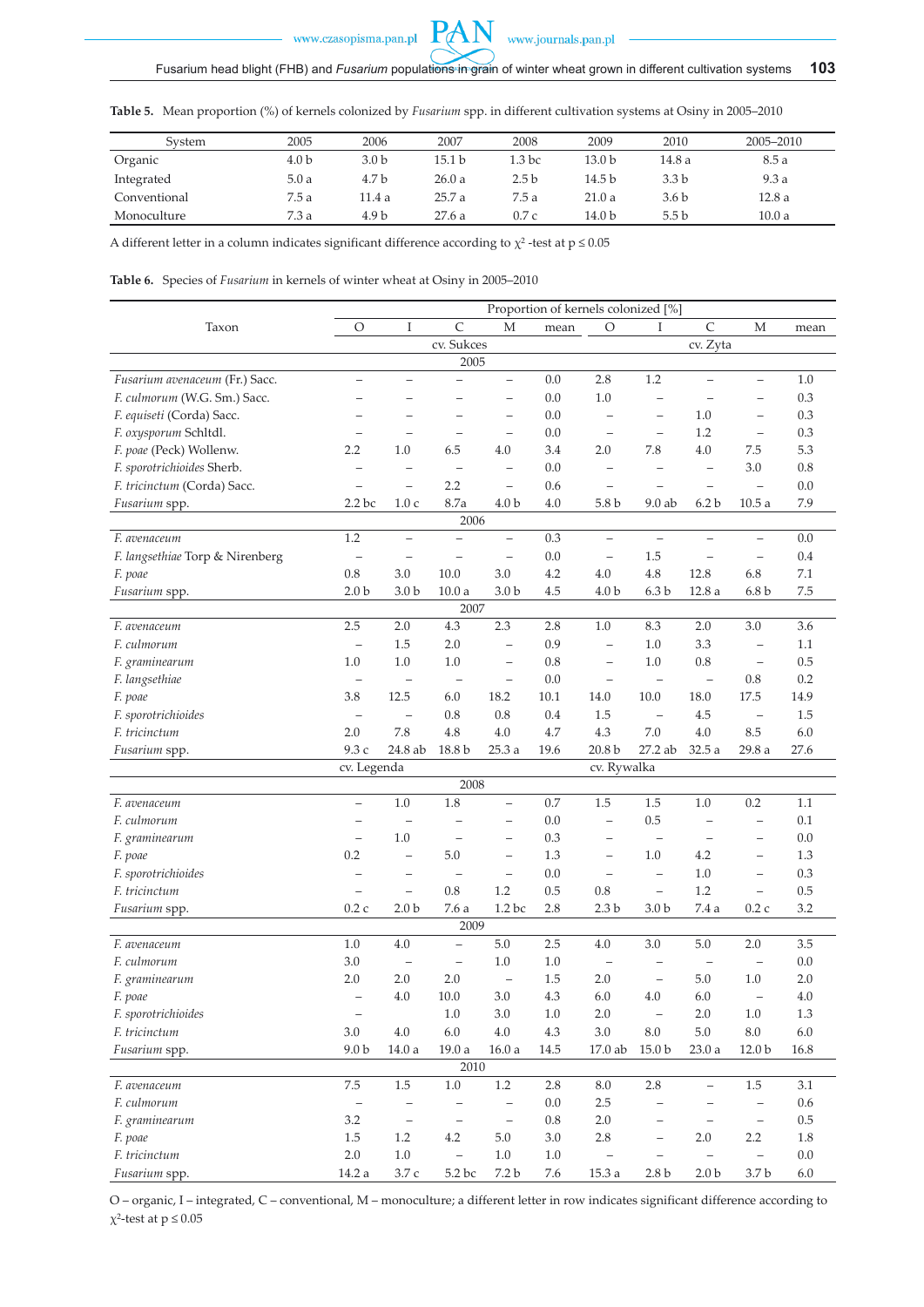

### **104** Journal of Plant Protection Research 55 (1), 2015

2005 to 2010 (Table 5). When averaged over those 6 years, FDK ranged from 8.5% to 12.8%, and were generally the least in the organic system but with no significant differences between systems. In 2005 and 2008, a low amount of FDK (4.0–7.5% and 0.7–7.5%, respectively) was associated with a low FHB incidence. In 2005, the organic system had fewer FDK than other systems. In 2008, conventional cropping had higher FDK than other systems. In 2006, there was a moderate amount of the FDK (3.0–11.4%), despite the general absence of visible symptoms, and the FDK were significantly higher in the conventional than in other systems. In 2007 and 2009, the FDK were found to be higher than in other years, which was associated with moderate (2007) or low (2009) FHB incidence. In 2007, there were fewer FDK in the organic than in other systems. In 2009, there was more colonisation in the conventional than in other systems. In 2010, the FDK were exceptionally and significantly higher in the organic system than in other systems.

*Fusarium poae* was the *Fusarium* species most often isolated in the 2005–2010 period (Table 6). *Fusarium poae* was present every year, in each system, on each cultivar (with only a few exceptions). It colonised 1.3–14.9% of the kernels, on average, but locally up to 18.2% (i.e. cv. Sukces in 2007). Other *Fusarium* species occurred more rarely: *F. avenaceum* (*Gibberella avenacea* R.J. Cook) in 1.0–3.6% of the kernels, on average, *F. culmorum* in 0.1–1.1%, *F. graminearum*  in 0.5–2.0%, *F. sporotrichioides* in 0.3–1.5%, and *F. tricinctum* (*Gibberella tricincta* El-Gholl, McRitchie, Schoult. & Ridings) in 0.5–6.0%. *Fusarium equiseti* (*Gibberella intricans* Wollenw.) and *F. oxysporum* occurred only in 2005, in the conventional system on cv. Zyta. *Fusarium langsethiae* occurred in 2006 and 2007, in 0.8 and 1.5% of kernels in the monoculture and the integrated system, respectively. This was the first record of *F. langsethiae* in Poland (Łukanowski and Sadowski 2008; Łukanowski *et al*. 2008). Wheat kernels were also colonised by other fungi. The most common were *Alternaria alternata*  (Fr.) Keissl. and *Epicoccum nigrum* Link*.*

Cultivation system affected the colonisation of kernels by individual *Fusarium* species in the 2005–2010 time period (Table 7). Kernel colonisation by *F. poae* was significantly different in each system. The most kernel colonisation by *F. poae* was in the conventional system and monoculture (355 and 269 kernels colonised, respectively, from 2400 evaluated), less in the integrated system (197 kernels), and the least in the organic system (149 kernels). *Fusarium avenaceum* occurred more often in the organic and integrated systems (118 and 101 kernels colonised) than in the conventional system and the monoculture (60 kernels). Significantly fewer kernels were colonised by *F. tricinctum* in the organic than in other systems. *Fusarium culmorum* and *F. graminearum*, the most important DON-producing FHB fungi worldwide, were relatively infrequent, but the former colonised more kernels in the organic system (26), and the latter infected more kernels in the organic and conventional systems (41 and 35) than in the other systems (statistically significant differences). Each of these fungi colonised the fewest kernels (4) in the monoculture. The cultivar did not affect the number of kernels colonised by most *Fusarium* species (Table 8). However, cv. Sukces was colonised significantly less than cv. Zyta by *F. avenaceum*, *F. poae*, and *F. sporotrichioides*.

There was a moderate positive correlation between FHB incidence and the proportion of FDK in each system in the 2005–2010 time period (*r* = 0.616–0.790 at p ≤ 0.001) (Table 9).

| System       | агепасеит<br>Fusarium | шт<br>Fusarium<br>сиіто | Fusarium<br>seti<br>equis | шп<br>Fusarium<br>graminear                         | langsethiae<br>Fusarium | шп<br>Fusarium<br>oxyspor | pace<br>Fusarium | hioides<br>Fusarium<br>æ | tricinctum<br>Fusarium |
|--------------|-----------------------|-------------------------|---------------------------|-----------------------------------------------------|-------------------------|---------------------------|------------------|--------------------------|------------------------|
|              |                       |                         |                           | Number of kernels colonized in 2,400 kernels sample |                         |                           |                  |                          |                        |
| Organic      | 118 a                 | 26a                     | $\Omega$                  | 41a                                                 | $\theta$                |                           | 149 d            | 14 <sub>b</sub>          | 60 <sub>b</sub>        |
| Integrated   | 101a                  | 12 <sub>b</sub>         |                           | 20 <sub>b</sub>                                     | 6                       | 0                         | 197 c            | 0 <sub>c</sub>           | 111 a                  |
| Conventional | 60 <sub>b</sub>       | $21$ ab                 | 4                         | 35a                                                 | $\theta$                | 5                         | 355 a            | 37 a                     | 96 a                   |
| Monoculture  | 61 <sub>b</sub>       | 4 c                     |                           | 4 c                                                 | 3                       | 0                         | 269 <sub>b</sub> | 31 a                     | 107a                   |

**Table 7.** Species of *Fusarium* in kernels of winter wheat at different systems at Osiny in 2005–2010

A different letter in a column indicates significant difference according to  $\chi^2$ -test at  $p \le 0.05$ 

| <b>Table 8.</b> Species of <i>Fusarium</i> in kernels of different cultivars of winter wheat at Osiny in 2005–2010 |  |
|--------------------------------------------------------------------------------------------------------------------|--|
|--------------------------------------------------------------------------------------------------------------------|--|

| Cultivar             | агепасеит<br>Fusarium | ш<br>Fusarium<br>$\alpha$ lmor | Fusariu<br>equiseti | Fusarium<br>$\overline{n}$<br>à,                    | langsethiae<br>Fusarium | Fusarium<br>spor<br>hxo | poae<br>ит<br>Fusar: | ichioides<br>Fusarium<br>sporotri | Fusarium<br>tricinctum |
|----------------------|-----------------------|--------------------------------|---------------------|-----------------------------------------------------|-------------------------|-------------------------|----------------------|-----------------------------------|------------------------|
|                      |                       |                                |                     | Number of kernels colonized in 2,400 kernels sample |                         |                         |                      |                                   |                        |
| Legenda <sup>1</sup> | 96 a                  | 16a                            | $\Omega$            | 41a                                                 | $\theta$                | $\Omega$                | 136 a                | 16a                               | 92 a                   |
| Rywalka <sup>1</sup> | 122 a                 | 12a                            |                     | 40a                                                 | $\mathbf{0}$            |                         | 113 a                | 24a                               | 104a                   |
| Sukces <sup>2</sup>  | 49 <sub>b</sub>       | 14 a                           | 0                   | 12a                                                 | $\mathbf{0}$            | $\Omega$                | 284 b                | 6 b                               | 83 a                   |
| Zyta <sup>2</sup>    | 73 a                  | 21a                            | 4                   | 7 a                                                 | 9                       | 5                       | 437 a                | 36 a                              | 95 a                   |

<sup>1</sup> in 2008–2010; <sup>2</sup> in 2005–2007; a different letter in a column indicates significant difference according to  $\chi^2$ -test at p  $\leq 0.05$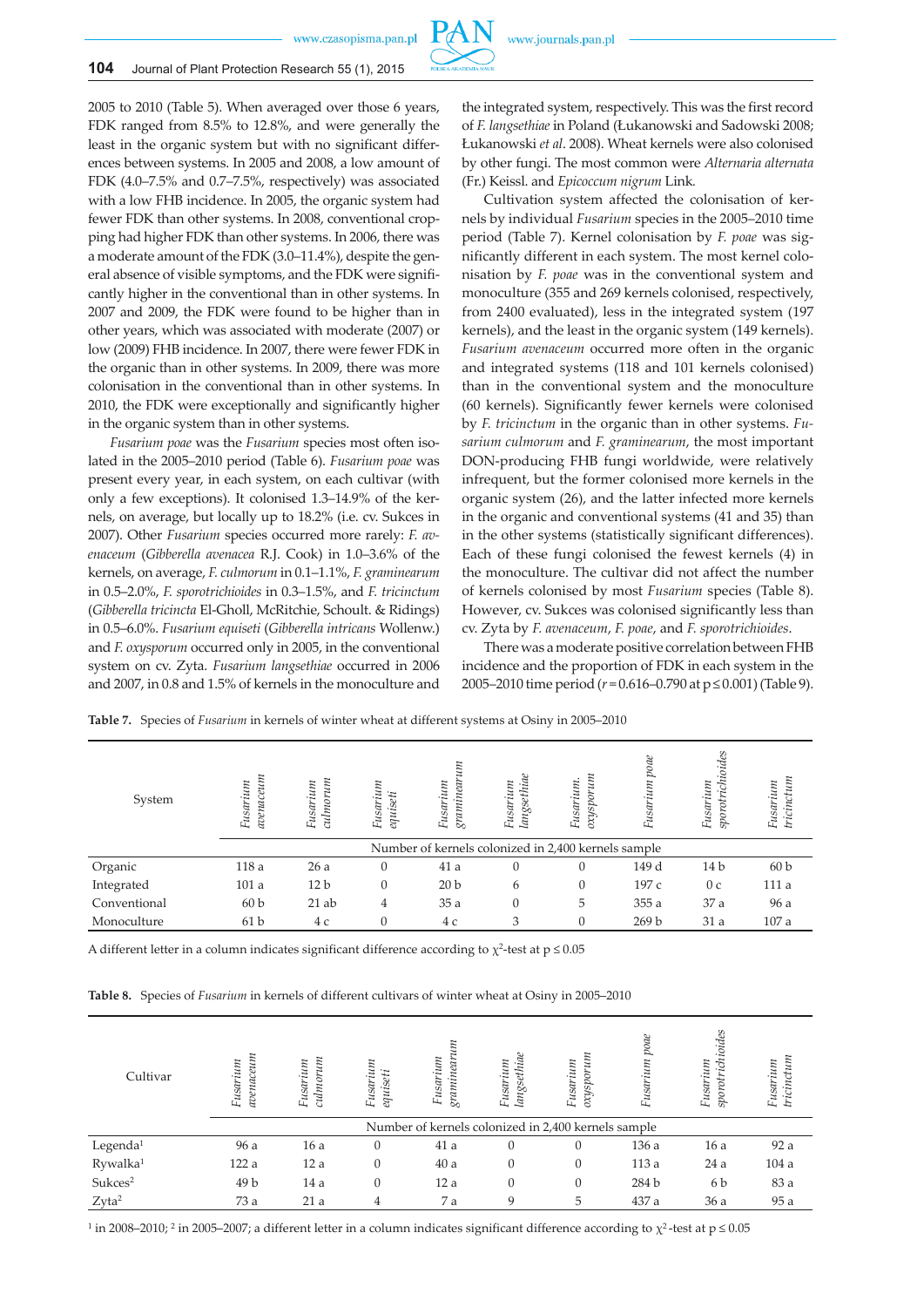**Table 9.** Pearson's coefficients for Fusarium head blight (FHB) incidence and proportion of *Fusarium*-damaged kernels (FDK) in winter wheat at Osiny in 2005–2010

| System       | <b>FHB</b> | <b>FDK</b> | Linear<br>regression<br>coefficient b | Coefficient a             | Correlation<br>coefficient $r$ | Linear regression<br>equation $Y_p$ |
|--------------|------------|------------|---------------------------------------|---------------------------|--------------------------------|-------------------------------------|
|              |            |            |                                       | Over all years, 2005-2010 |                                |                                     |
| Organic      | 3.59       | 8.51       | 1.27                                  | 3.93                      | 0.681                          | $y = 1.27x + 3.93$                  |
| Integrated   | 4.46       | 9.32       | 1.18                                  | 4.06                      | 0.732                          | $y = 1.18x + 4.06$                  |
| Conventional | 5.35       | 12.77      | 0.72                                  | 8.93                      | 0.616                          | $y = 0.72x + 8.93$                  |
| Monoculture  | 5.33       | 9.98       | 0.98                                  | 4.75                      | 0.790                          | $y = 0.98x + 4.75$                  |
|              |            |            |                                       | Over all cropping systems |                                |                                     |
| 2005         | 0.90       | 5.92       | 6.51                                  | 0.07                      | 0.777                          | $y = 6.51x + 0.07$                  |
| 2006         | 0.00       | 5.99       | -                                     |                           | -                              | $\overline{\phantom{0}}$            |
| 2007         | 15.5       | 23.56      | 0.7                                   | 12.68                     | 0.629                          | $y = 0.7x + 12.68$                  |
| 2008         | 0.54       | 2.99       | $-3.0$                                | 4.6                       | $-0.196$                       | $y = -3.0x + 4.6$                   |
| 2009         | 3.1        | 15.62      | $-0.74$                               | 17.91                     | $-0.288$                       | $y = -0.74x + 17.91$                |
| 2010         | 8.06       | 6.76       | 0.67                                  | 1.35                      | 0.100                          | $y = 0.67x + 1.35$                  |
| 2005-2010    | 4.68       | 10.14      | 0.96                                  | 5.65                      | 0.699                          | $y = 0.96x + 5.65$                  |

**Table 10.** Pearson's coefficients for the nitrogen content of extractable soil  $(NO<sub>3</sub> + NH<sub>4</sub>)$ , phosphorus and potassium in the soil and Fusarium head blight (FHB) and *Fusarium*-damaged kernels (FDK) in winter wheat at Osiny in 2005–2010

| Dependence       |         | a    |         | $F_{cal} / F_{tab}$   | Correlation |
|------------------|---------|------|---------|-----------------------|-------------|
| Nitrogen – FHB   | $-0.07$ | 13.7 | $-0.26$ | $F_{cal}$ > $F_{tab}$ | yes         |
| Nitrogen – FDK   | $-0.10$ | 18.0 | $-0.42$ | $F_{cal}$ > $F_{tab}$ | yes         |
| Phosphorus – FHB | $-0.57$ | 15.1 | $-0.23$ | $F_{cal}$ < $F_{tab}$ | no          |
| Phosphorus – FDK | 0.31    | 6.3  | 0.15    | $F_{cal}$ < $F_{tab}$ | no          |
| Potassium - FHB  | 0.06    | 7.5  | 0.02    | $F_{cal}$ < $F_{tab}$ | no          |
| Potassium – FDK  | 0.32    | 6.7  | 0.13    | $F_{cal}$ < $F_{tab}$ | no          |

 $F_{\text{cal}}$  – value calculated for ratio: explained variance/unexplained variance;

 $F<sub>tab</sub>$  – critical value for significance level 0.05

There was a moderate positive correlation between FHB incidence and FDK in two individual years; 2005 and 2007  $(r = 0.777$  and 0.629, respectively, at  $p \le 0.001$ ).

An investigation was done on the relationship between the nitrogen content of extractable soil  $NO<sub>2</sub> + NH<sub>4</sub>$ , phosphorus and potassium in the soil, and FHB and FDK. Correlation analysis showed only a small negative correlation between the nitrogen content of soil  $(NO_3 + NH_4)$ and FHB (coefficient  $r = -0.26$ ) and between the nitrogen content and FDK  $(r = -0.42)$ . No correlation was found between the content of phosphorus and potassium and FHB and FDK (Table 10).

# **Discussion**

Fusarium head blight is one of the major cereal diseases, being responsible for significant grain yield loss in wheat, barley, and oats. The disease is of additional concern because of mycotoxin production by the fungi involved, which poses a threat to the health of both human and animal consumers. The disease is highly linked to crop rotation, tillage, and weather conditions. Risk is considered to be particularly high in regions where: cereals form a large proportion of rotations, susceptible cultivars are grown, low-quality seeds are used, reduced or minimum tillage is applied (with debris left as a source of inoculum), and inappropriate sowing dates are chosen (Parry *et al*. 1995; McMullen *et al*. 1997; Dexter and Nowicki 2003; Champeil *et al*. 2004; Klix 2008; Stein *et al*. 2009; Wegulo *et al*. 2011). Application of fungicides can reduce the damage level by 50–60% (under optimum conditions).

Manipulating the agricultural procedures can contribute greatly to reduced risk of disease, with less or no need for fungicides. More information is needed, however, on effects of the production system (including preceding and cover crops, tillage method, inorganic and organic fertilisation, and pesticide use) on disease.

Wheat grown after wheat in combination with minimal tillage, has been found to greatly increase the risk of FHB (Odorfer *et al*. 1994). In the present study, over the 9 year period, disease severity was low and mostly not significantly affected by a cultivation system. Fusarium head blight incidence, though, was often greater in the monoculture (wheat after wheat) than in other systems, and sometimes also in the integrated system, although minimum tillage was not applied.

It may seem that wheat grown in organic systems, without the protection of chemical fungicides, would be more susceptible to infection and colonisation by *Fusarium.* Yet, the average FHB incidence was not greater in the organic system, except in 2009 when disease was slight (statistically higher). This may result partly from environmental conditions created by the smaller number of plants growing in the organic system (100–150 heads · · m–2), despite the similar amounts of seed sown (Kuś *et al*. 2010). The lower density of plants helps to create a specific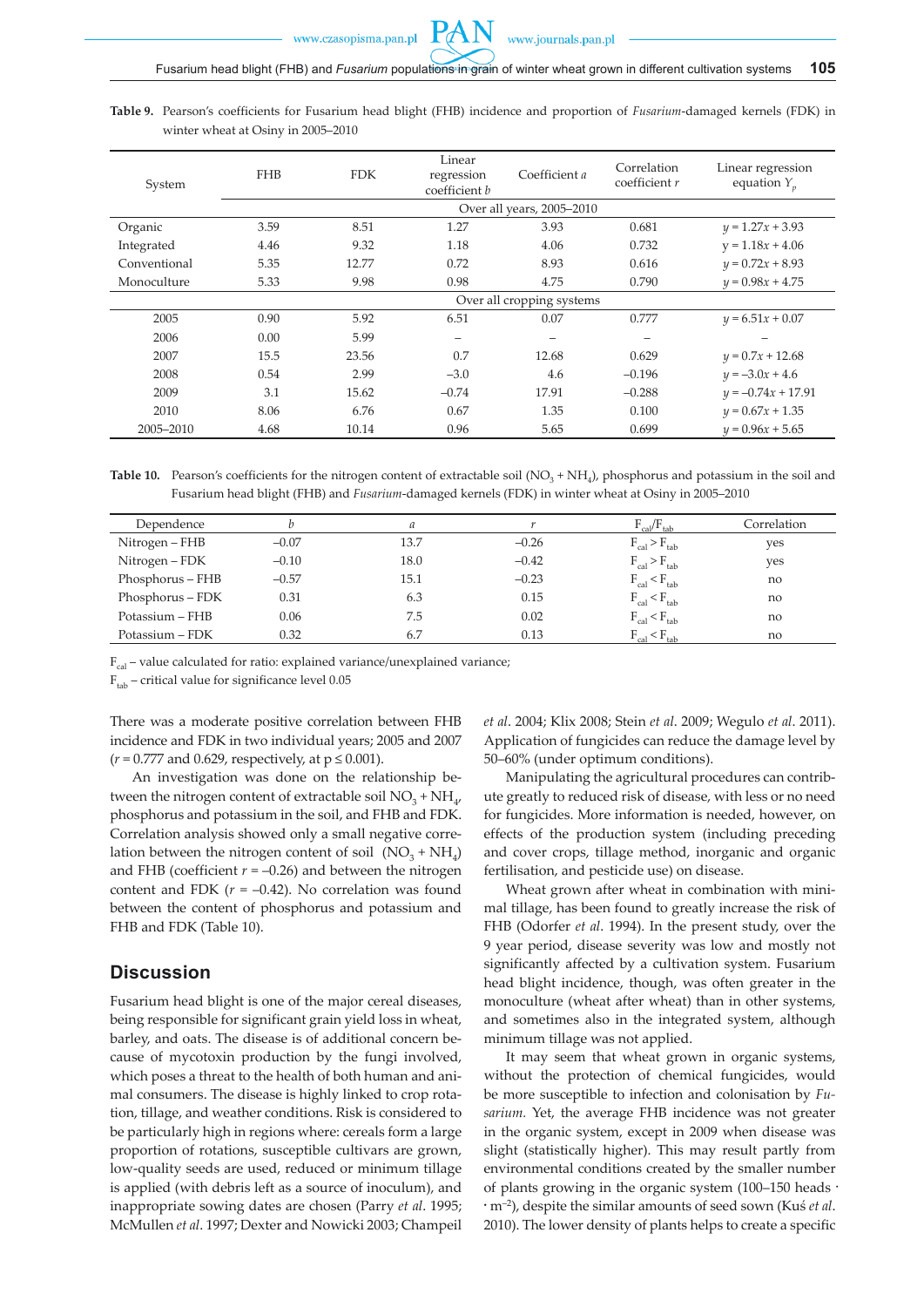

microclimate; with lower humidity, higher temperatures, and more exposure to sun and wind. Such a microclimate increases the development of kernels, helps the heads to dry and decreases the time of their exposure to *Fusarium*  infection. In different cultivation systems, similar FHB incidence has been reported by Champeil *et al*. (2004), Sadowski *et al*. (2008) and Lenc *et al*. (2011). Seasonal differences in relative amounts of FHB in different systems, especially the occasionally higher levels in the organic and integrated systems, may have resulted from the unrecognised effects of the treatments. This includes such effects as the residues of different cover crops (see below).

Correlations have usually been found between FHB incidence, proportion of FDK and DON content. Yet, in some wheat cultivars no correlation or negative correlations have been reported (Mesterházy *et al*. 1999, 2003; Bai *et al*. 2001; Bai and Skaner 2004; Koch *et al*. 2006; Brennan *et al*. 2007; Yuen and Shoneweiss 2007; Lehoczki-Krsjak *et al*. 2010; Wegulo *et al*. 2011). The grain from Osiny was colonised by mycotoxin-producing *Fusarium* spp., the most frequent of which, *F. poae*, is known to produce a wide range of toxins (e.g. Steinglein 2009). The grain was not assessed for DON or other mycotoxins, but FHB incidence was moderately correlated with FDK and the extent of disease incidence. Kernel colonisation by *Fusarium* spp. suggests that mycotoxins may have been present. The cropping system did not usually significantly affect FDK, but FDK tended to be least in the organic system. This suggests that wheat grain from the organic system may have contained less mycotoxin than grain from other systems. This is in agreement with Birzele *et al*. (2002), Champeil *et al*. (2004), Schneweis *et al*. (2005), and Bernhoft *et al.* (2010). Nevertheless, Edwards (2006) found no significant differences in DON content between wheat grain grown organically and conventionally.

In many areas, fungicides are rarely used for FHB control because of the fungicides' high cost, variable efficacy, and also because of the erratic nature of FHB epidemics. Standard fungicide treatment applied at the first stages of stem elongation (GS 31-33) and inflorescence emergence (GS 51-55), usually provides more successful protection against non-*Fusarium* species than *Fusarium* species. Better protection can be provided with fungicide treatment applied at flowering (GS 60-70), shortly before, during or after infection (Sirranidou and Buchenauer 2000; Lenc *et al*. 2009; Sadowski *et al*. 2009, 2011). Mielke *et al*. (2000) reported a 67% effectiveness of fungicides in FHB control when spraying is done 3 days before infection. Only a 35% effectiveness was found when spraying as done 3 days after infection. In the present study, fungicides were usually applied twice (integrated system) or three times (conventional system and monoculture), starting at the end of April, through May to June (at booting, inflorescence emergence, and the flowering stages, GS 40-60). Two fungicide formulations containing tebuconazole, known for their effectiveness in the control of *Fusarium* diseases, were used. Tebuconazole, when applied at flowering of wheat, can reduce FHB incidence by about 60–65%, increase grain yield, and reduce the mycotoxin content (Birzele *et al*. 2002; Gromadzka *et al*. 2012). In the present study, however, fungicide treatment did not appear to contribute to significant FHB control when compared with the non-treated organically grown crop. If fungicides were effective, then they were generally less effective than the alternative procedures applied in the organic system. Lower FHB severity could affect a smaller density of shoots on the field, arising for example, from a weaker tillering of plants, which usually occurs in the organic cultivation. Shoot density affects the field moisture.

Fusarium head blight also occurs on other small grain crops and corn. If used in rotation these plants provide a continuous availability of hosts and increase the potential for carry-over of the pathogen into subsequent seasons. Rotation must provide time for the residues to break down and the pathogen population to decline (Parry *et al*. 1995; Klix *et al*. 2008). Fusarium head blight incidence is usually less in wheat grown after legumes. Therefore, the Osiny experiment included legumes commonly grown in central Europe (clover, faba bean, lupin, and common vetch) as preceding crops or cover crops in the organic and integrated systems. The wide selection of legumes and their extended application (for 2 years as preceding crops) may have contributed to a lesser FHB incidence and severity, occurring in the organic system. Oilseed rape was the only preceding crop used in the conventional system but was rarely associated with the highest rate of FHB incidence. Earlier reports of oilseed rape use describe contradictory effects. Fernandez *et al*. (2005) reported higher FHB incidence, while Sadowski *et al*. (2011) reported a similar FHB incidence and kernel colonisation in wheat following oilseed crops, when compared with wheat following wheat.

Rotation alone is not sufficient to prevent disease. Generally, tillage to incorporate crop residues into the soil (i.e. ploughing) can significantly reduce the risk, even when cereal was the previous crop, by burying the inoculum source (Parry *et al*. 1995; Klix *et al*. 2008). Buried wheat residues decompose faster than those on the soil surface. After 2 years, only 2% of buried residues remain, in contrast to 25% of the residues on the soil surface. In the present study, the more intensive tillage in the integrated system, compared with that in the conventional system, did not decrease the FHB incidence and sometimes tended to increase it. It is possible that a second ploughing in the integrated system had the effect of returning buried crop residue to the surface. Such an effect was not apparent in the similarly treated organic system, which was apparently less conducive to FHB for other reasons.

Growing cereal cultivars with reduced susceptibility to FHB is the most promising strategy for disease control because of its potential and low costs. The present results show significant differences within pairs of wheat cultivars on FHB incidence in two years (2002, 2004) out of three (2002, 2004, 2007) in which FHB incidence reached > 10%. Fusarium head blight incidence was greater on cv. Juma than Elena in 2002, and on cv. Zyta than Sukces in 2004. These differences were not maintained for all the years of the study, but were partly supported by *Fusarium* colonisation results (from 2005–2010), which showed that cv. Sukces was often significantly less colonised than cv. Zyta by the most common *Fusarium* spp. Other reports have shown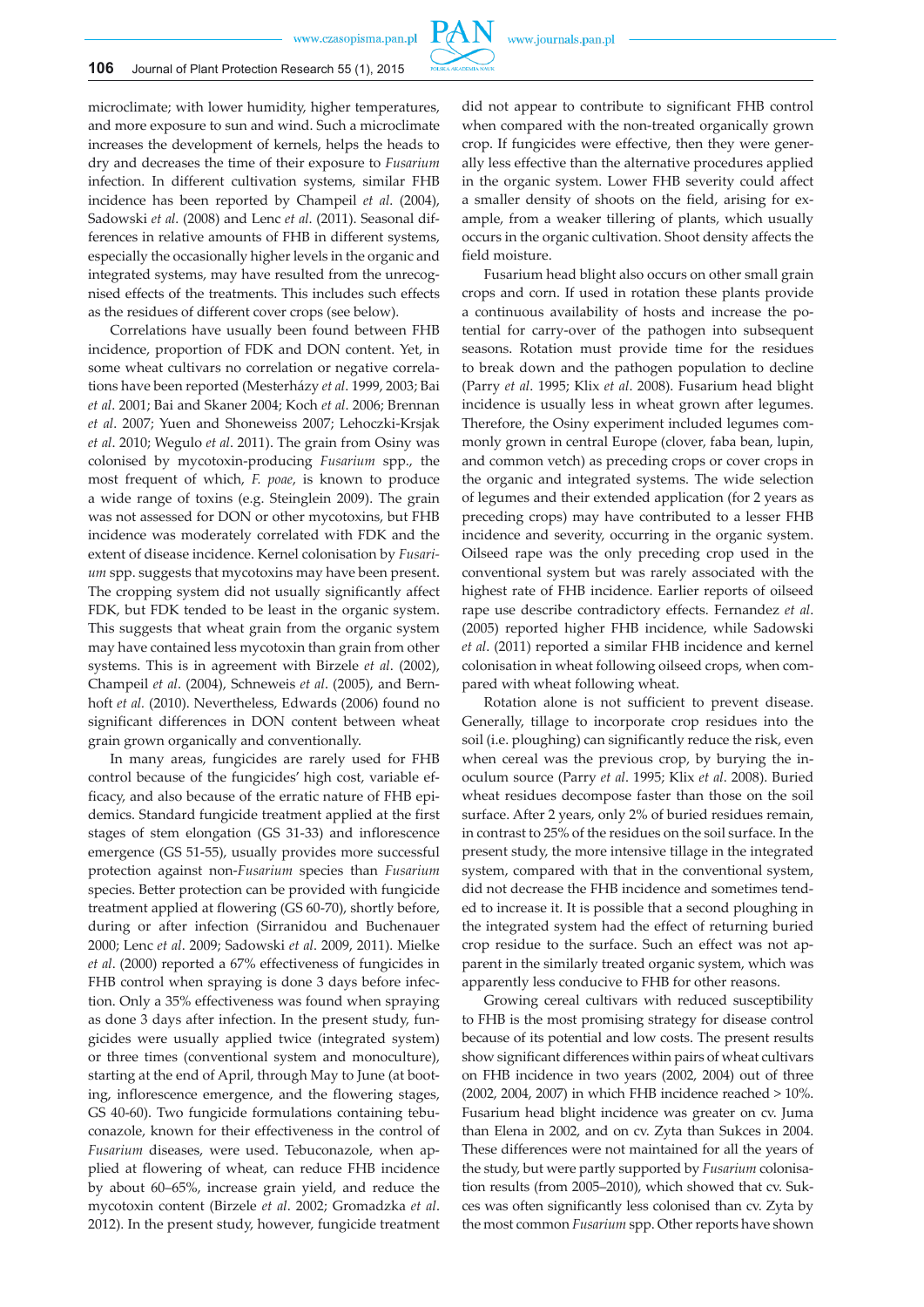**PAN** 

the significant effects of wheat cultivar on the colonisation of kernels by *Fusarium* spp. (Klix *et al*. 2008; Lenc *et al*. 2009; Lenc 2011). Despite considerable research effort, since 1990 no breeding lines offering complete resistance to FHB have been identified (Kollers *et al*. 2013). The cultivars tested here, due to their relatively high infection do not seem to be good candidates for resistance breeding.

Weather (especially rainfall before and after flowering) was the main determinant of FHB incidence at Osiny. Fusarium head blight incidence was low in 2005, 2006, and 2008 when rainfall in June was least, and higher when rainfall was high and more prolonged. Higher humidity favours the growth of FHB fungi and spread of disease while lower humidity helps keep plants dryer and prevents infection and colonisation. Others have also reported the dependence of FHB incidence on the weather (Parry *et al*. 1995; Jennings and Turner 1996; Kiecana *et al*. 1997; De Wolf *et al*. 2003; Lemmens *et al*. 2004; Xu *et al*. 2008; Cowger *et al*. 2009).

Diversity of *Fusarium* species in colonised wheat kernels is mostly the result of region and climate. There was generally a low FHB incidence at Osiny in 2005–2010, when kernels were colonised predominantly by *F. poae*. This species, together with *F. avenaceum, F. culmorum, F. graminearum, F. pseudograminearum* O'Donnell & T. Aoki (teleomorph *Gibberella coronicola* T. Aoki & O'Donnell)*, Microdochium nivale* (Fr.) Samuels & I.C. Hallett (teleomorph *Monographella nivalis* (Schaffnit) E. Müll.), and *M. majus* (Wollenw.) Glynn & S.G. Edwards, form the dominant group in FHB populations in Europe, the USA, and Canada (Wilcoxon *et al.* 1988; Gale 2003; Gale *et al*. 2007; Xu and Nicholson 2009; Alvarez *et al*. 2010). In years with the most FHB, *F. poae* was accompanied by *F. avenaceum*  and *F. tricinctum.* They were usually equally distributed among cultivars. Only *F. langsethiae*, *F. oxysporum*, and *F. tricinctum* occurred just on the Zyta cultivar. The marginal presence of *F. culmorum* and *F. graminearum,* moderate presence of *F. avenaceum*, and absence of *M. nivale*  was unexpected. The last three were dominant species in Flanders, in the temperate zone, which has a similar climate to that of Poland (Audenaert *et al*. 2009). Local dominance of *F. poae* in the FHB populations and the lack of a wheat cultivar effect on local FHB population diversity was also recorded in Flanders (Audenaert *et al*. 2009). The composition of the FHB populations could, however, have been influenced by weather conditions. Rintelen (1995) observed that if the weather does not favour the development of strongly toxigenic *F. culmorum* and *F. graminearum* at the flowering stage of wheat, it may favour the later development of *F. poae* and *F. tricinctum*.

# **Conclusion**

Fusarium head blight, with *F. poae* as the dominant pathogen, was most frequent where rainfall was high and prolonged during the flowering and ripening of wheat. Fusarium head blight tended to appear the least in the organic system and was the most in monoculture, and sometimes, the integrated system. The differences may be due to the crop sequences, amounts of inversion tillage, and preceding or cover crops.

## **Acknowledgements**

The author would like to thank Prof. Jan Kuś and Dr. Krzysztof Jończyk from the Institute of Soil Science and Plant Cultivation, the State Research Institute in Puławy, Poland for their cooperation, and for allowing this research to be carried out at their premises while using their facilities.

# **References**

- Alvarez C.L., Somma S., Moretti A., Fernandez Pinto V. 2010. Aggressiveness of *Fusarium graminearum sensu stricto* isolates in wheat kernels in Argentina. Journal of Phytopathology 158 (3): 173–181.
- Audenaert K., Broeck R., Bekaert B., Witte F., Heremans B., Messens K., Höfte M., Haesaert G. 2009. Fusarium head blight (FHB) in Flanders: population diversity, inter-species associations and DON contamination in commercial winter wheat varieties. European Journal of Plant Pathology 125 (3): 445–458.
- Bai G.H., Plattner R., Desjardins A., Kolb F. 2001. Resistance to Fusarium head blight and deoxynivalenol accumulation in wheat. Plant Breeding 120 (1): 1–6.
- Bai G.H., Skaner G. 2004. Management and resistance in wheat and barley to Fusarium head blight. Annual Review of Phytopathology 42: 135–161.
- Bernhoft A., Clasen P.E., Kristoffersen A.B., Torp M. 2010. Less *Fusarium* infestation and mycotoxin contamination in organic than in conventional cereals. Food Addittives and Contaminants 27 (6): 842–852.
- Birzele B., Meier A., Hindorf H., Krämer J., Dehne H.W. 2002. Epidemiology of *Fusarium* infection and deoxynivalenol content in winter wheat in the Rhineland, Germany. European Journal of Plant Pathology 108: 667–673.
- Booth C. 1971. The Genus *Fusarium.* Commonwealth Agricultural Bureaux [for the] Commonwealth Mycological Institute, Kew, Surrey, England, 237 pp.
- Bottalico A., Perrone G. 2002. Toxigenic *Fusarium* species and mycotoxins associated with head blight in small-grain cereals in Europe. European Journal of Plant Pathology 108: 611–624.
- Brennan J.M., Leonard G., Fagan B., Cooke B.M., Ritieni A., Ferracane R., Nicholson P., Simpson D., Thomsett M., Doohan F.M. 2007. Comparison of commercial European wheat cultivars to *Fusarium* infection of head and seedling tissue. Plant Pathology 56 (1): 55–64.
- Champeil A., Fourbet J.F., Dore T., Rossignol L. 2004. Influence od cropping system of Fusarium head blight and mycotoxin levels in winter wheat. Crop Protection 23 (6): 531–537.
- Cowger C., Patton-Özkurts J., Brown-Guedira G., Perugini L. 2009. Postanthesis moisture increased Fusarium head blight and deoxynivalenol levels in North Carolina winter wheat. Phytopathology 99 (4): 320–327.
- De Wolf E.D., Madden L.V., Lipps P.E. 2003. Risk assessment models for wheat Fusarium head blight epidemics based on within-season weather data. Phytopathology 93 (4): 428–435.
- Dexter J.E., Nowicki T.W. 2003. Safety assurance and quality assurance issues associated with Fusarium head blight in wheat. p. 420–460. In: "Fusarium Head Blight of Wheat and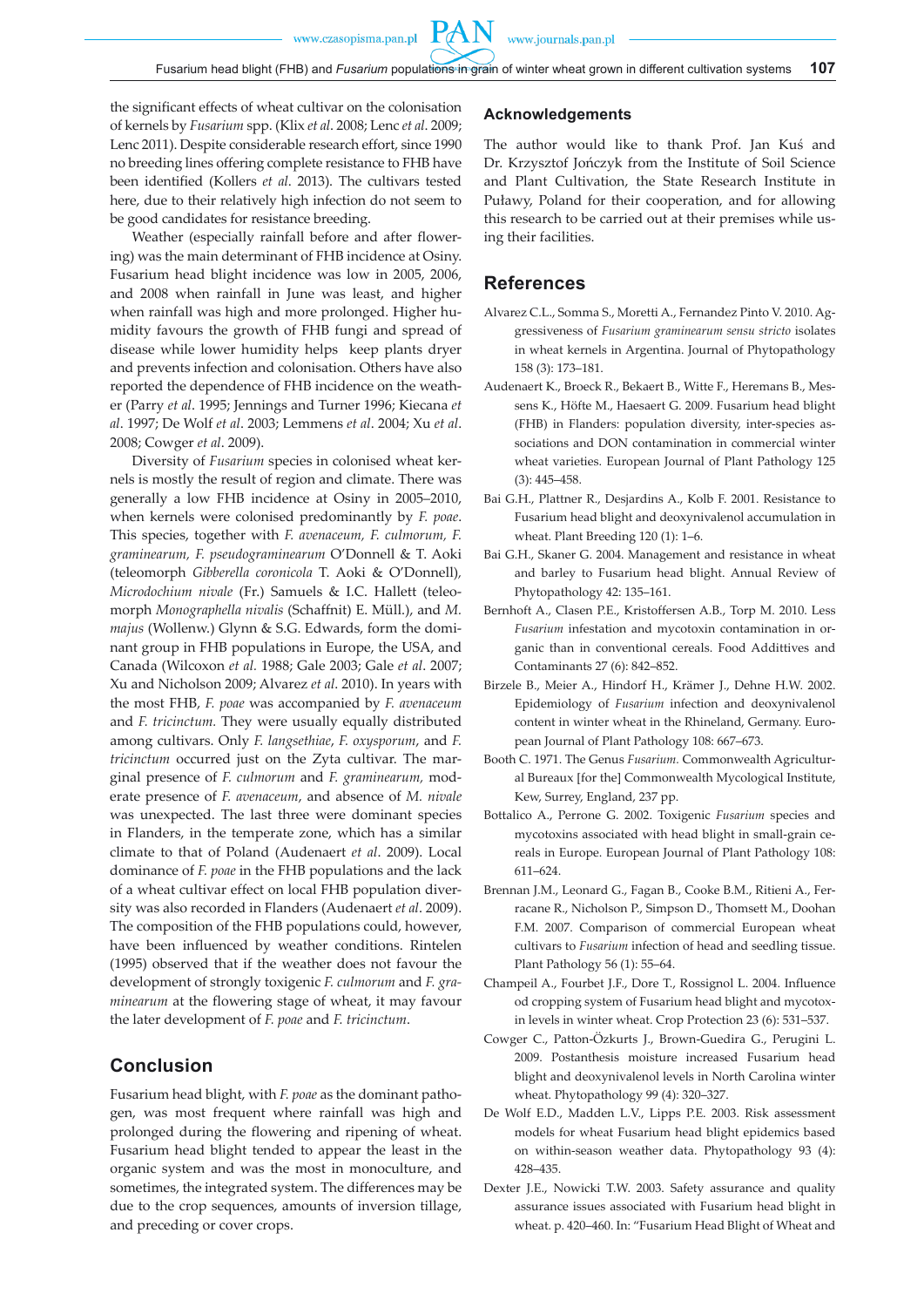Barley"(K.J. Leonard, W.R. Bushnell, eds.). APS Press, St. Paul, MN, USA, 530 pp

- Edwards S. 2006. *Fusarium*, pink grain and mycotoxins in wheat: an issue for farmers. In: HGCA Conference "Arable Crops Protection in the Balance: Profit and the environment". 25–26 January 2006, Lincolnshire, UK, Paper 9.1-9.8.
- Fernandez M.R., Selles F., Gehl D., DePauw R.M., Zentner R.P. 2005. Crop production factors associated with Fusarium head blight in spring wheat in eastern Saskatchewan. Crop Science 45 (5): 1908–1916.
- Gale L.R. 2003. Population structure of *Fusarium* species causing head blight of grain crops. p. 120–143. In: "*Fusarium* Head Blight of Wheat and Barley" (K.J. Leonard, W.R. Bushnell, eds.). APS Press, St. Paul, MN, USA, 530 pp.
- Gale L.R., Ward T.J., Balmas V., Kistler H.C. 2007. Population subdivision of *Fusarium graminearum sensu stricto* in the upper Midwestern United States. Phytopathology 97 (11): 1434–1439.
- Goliński P., Kaczmarek Z., Kiecana I., Wiśniewska H., Kaptur P., Kostecki M., Chełkowski J. 2002. Fusarium head blight of common Polish winter wheat cultivars – comparison of effects of *Fusarium avenaceum* and *Fusarium culmorum* on yield components. Journal of Phytopathology 150 (3): 135–141.
- Gromadzka K., Lenc L., Sadowski Cz., Baturo-Cieśniewska A., Chełkowski J., Goliński P., Bocianowski J. 2012. Effects of fungicidal protection programs on the development of Fusarium head blight and the accumulation of mycotoxins in winter wheat. Cereal Research Communications 40: 518–531.
- Jennings P., Turner J.A. 1996. Towards the prediction of Fusarium ear blight epidemics in the UK – the role of humidity in disease development. p. 233–238. In: Proceeding of Brighton Crop Protection Conference "Pest & Diseases", 3D–12.
- Kiecana I., Wojciechowski S., Chełkowski J. 1997. Reakcja odmian pszenicy ozimej na *Fusarium avenaceum* (Fr.) Sacc. i *F. culmorum* (W.G. Sm) Sacc. w różnych miejscowościach. [Reaction of winter wheat cultivars to *Fusarium avenaceum* (Fr.) Sacc. and *F. culmorum* (W.G.Sm.) Sacc. at different localities]. Roczniki Nauk Rolniczych, Seria E. Ochrona Roślin 26 (1–2): 61–65. (in Polish)
- Klix M.B., Beyer M., Verreet J.-A. 2008. Effects of cultivar, agronomic practices, geographic location, and meteorological conditions on the composition of selected *Fusarium* species on wheat heads. Canadian Journal of Plant Pathology 30  $(1): 46 - 57.$
- Koch H.J., Pringas C., Maerlaender B. 2006. Evaluation of environmental and management effects on Fusarium head blight infection and deoxynivalenol concentration in the grain of winter wheat. European Journal of Agronomy 24 (4): 357–366.
- Kollers S., Rodemann B., Ling J., Korzun V., Ebmeyer E., Argillier O., Hinze M. Plieske J., Kulosa D., Ganal M.W., Röder M. 2013. Whole genome association mapping of Fusarium head blight resistance in European winter wheat (*Triticum aestivum* L.). Plos One. http://www.nobi.nml.nih.gov/pmc/ acticles/PMC3579808 [Accessed: February 26, 2015].
- Kuś J., Jończyk K., Stalenga J., Feledyn-Szewczyk B., Mróz A. 2010. Yields of the selected winter wheat varieties cultivated in organic and conventional crop production systems.

Journal of Research and Applications in Agricultural Engineering 55 (3): 219–223.

- Kwaśna H., Chełkowski J., Zajkowski P. 1991. Grzyby (Mycota). [Fungi (Mycota)] Vol. XXII. Warszawa-Kraków, 152 pp. (in Polish)
- Lacey J., Bateman G.L., Mirocha C.J. 1999. Effects of infection time and moisture on development of ear blight and deoxynivalenol production by *Fusarium* spp. in wheat. Annals of Applied Biology 134 (3): 277–283.
- Lehoczki-Krsjak S., Szavo-Hever A., Toth B., Kotai C., Bartok T., Varga M., Faraday L., Mesterházy A. 2010. Prevention of *Fusarium* mycotoxin contamination by breeding and fungicide application to wheat. Food Additives Contaminants 27 (5): 616–628.
- Lemmens M., Buerstmayr H., Krska R., Schuhmacher R. 2004. The effect of inoculation treatment and long-term application of moisture on Fusarium head blight symptoms and deoxynivalenol contamination in wheat grains. European Journal of Plant Pathology 110: 299–308.
- Lenc L. 2011. Fusarium head blight and *Fusarium* spp. occurring on grain of spring wheat in an organic farming system. Phytopathologia 62: 31–39.
- Lenc L., Kuś J., Sadowski Cz. 2011. *Fusarium* spp. on ears and kernels of winter wheat in different cropping systems. Journal of Research and Applications in Agricultural Engineering 56 (4): 32–36
- Lenc L., Kwaśna H., Sadowski Cz. 2012. Microbial communities in potato roots and soil in organic and integrated production systems compared by the plate culturing method. Journal of Phytopathology 160: 337–345.
- Lenc L., Wyczling D., Sadowski Cz. 2009. Zasiedlenie ziarna pszenicy ozimej przez grzyby rodzaju *Fusarium* w zależności od przedplonu, uprawianej odmiany i stosowanych fungicydów. [Colonization of winter wheat kernels by fungi from genus *Fusarium* as dependent on the forecrop, cultivar and fungicide application]. Ochrona Środowiska i Zasobów Naturalnych 41: 563–571. (in Polish)
- Leonard K.J., Bushnell W.R. (eds.) 2003. Fusarium Head Blight of Wheat and Barley. APS Press. St. Paul, MN, USA, 530 pp.
- Łukanowski A., Sadowski Cz. 2008. *Fusarium langsethiae* on kernels of winter wheat in Poland – occurrence and mycotoxigenic abilities. Cereal Research Communications 36 (6): 453–457.
- Łukanowski A., Sadowski Cz., Lenc L. 2008. First report on the occurrence of *Fusarium langsethiae* isolates from wheat kernels in Poland. Plant Diseases 92 (3): 488.
- McMullen M.P., Jones R., Gallenberg D. 1997. Scab of wheat and barley: a re-emerging disease of devastating impact. Plant Disease 81 (12): 1008–1021.
- Mesterházy A., Bartok T., Lamper C. 2003. Influence of wheat cultivar, species of *Fusarium*, and isolate aggressiveness on the efficacy of fungicides for control of Fusarium head blight. Plant Disease 87 (9): 1107–1115.
- Mesterházy A., Bartok T., Mirocha C.G., Komoroczy R. 1999. Nature of wheat resistance to Fusarium head blight and the role of deoxynivalenol for breeding. Plant Breeding 118 (2): 97–110.
- Mielke H., Rodemann B., Bartels G. 2000. Ährenfusariosen im Weizenanbau. [Fusarium head blight in wheat]. Getreide Magazin 6: 104–108. (in German)

**PAN**